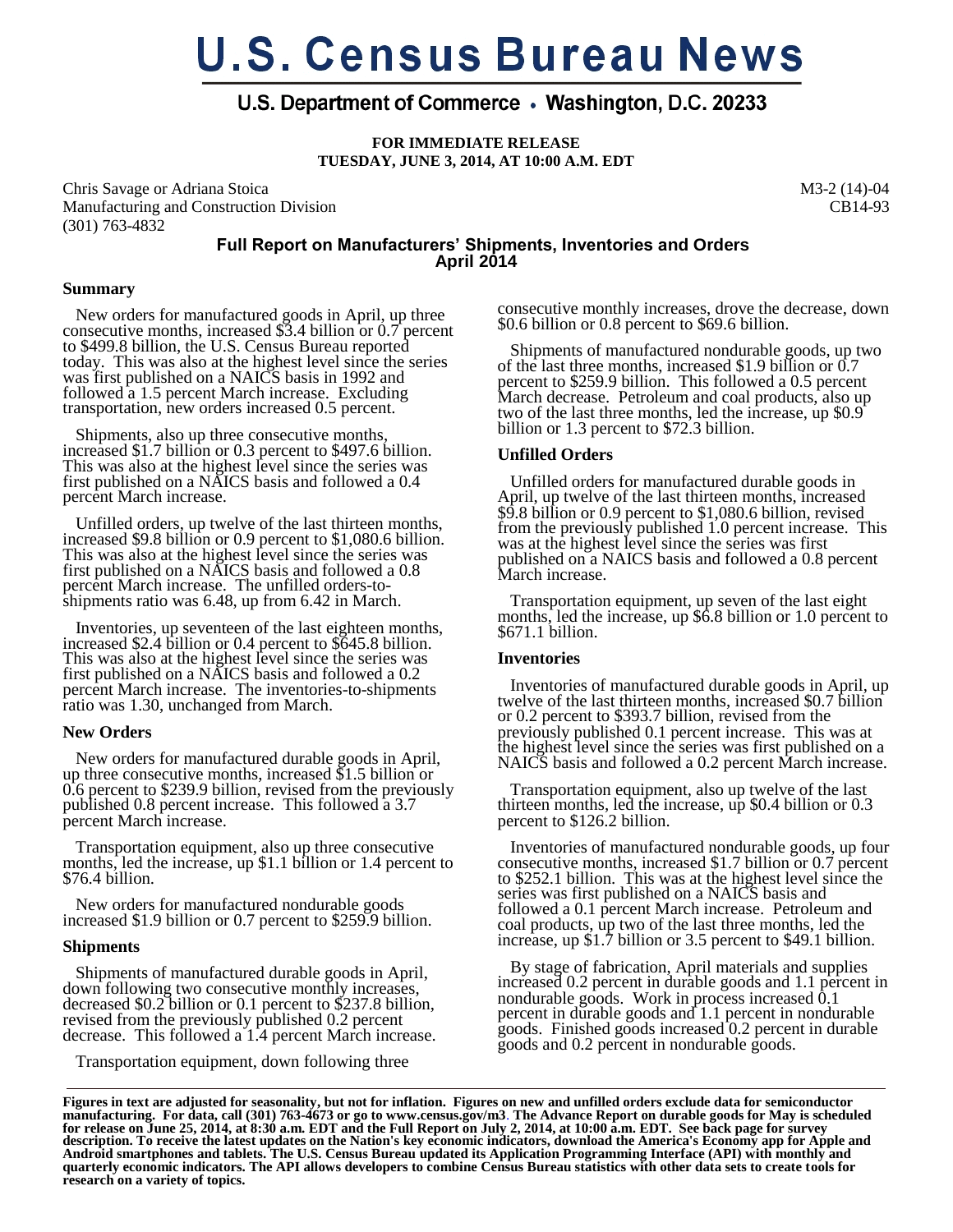#### **Table 1. Value of Manufacturers' Shipments for Industry Groups**<sup>1</sup>

**[Estimates are shown in millions of dollars and are based on data from the Manufacturers' Shipments, Inventories, and Orders Survey.]** 

|                                                                 | <b>Seasonally Adjusted</b> |                     |                  |                  |                       |               |                  |                   | <b>Not Seasonally Adjusted</b> |                  |                    |                    |                  |
|-----------------------------------------------------------------|----------------------------|---------------------|------------------|------------------|-----------------------|---------------|------------------|-------------------|--------------------------------|------------------|--------------------|--------------------|------------------|
|                                                                 |                            | <b>Monthly</b>      |                  |                  | <b>Percent Change</b> |               |                  |                   | <b>Monthly</b>                 |                  |                    | Year to date       |                  |
| Industry                                                        |                            |                     |                  |                  |                       |               |                  |                   |                                |                  |                    |                    | % Change         |
|                                                                 | Apr.                       | Mar.                | Feb.             | Mar.             | Feb. .                | Jan.          | Apr.             | Mar.              | Feb.                           | Apr.             |                    |                    | 2014/            |
|                                                                 | $2014^p$                   | $2014$ <sup>r</sup> | 2014             | Apr.             | Mar.                  | Feb.          | $2014^p$         | 2014 <sup>r</sup> | 2014                           | 2013             | $2014^p$           | 2013               | 2013             |
|                                                                 |                            |                     |                  |                  |                       |               |                  |                   |                                |                  |                    |                    |                  |
| All manufacturing industries                                    | 497,642                    | 495,965             | 494,165          | 0.3              | 0.4                   | 1.0           | 501,651          | 517,540           | 459,554                        | 483,124          | 1.935.202          | 1,891,503          | 2.3              |
| Excluding transportation                                        | 427,999                    | 425,763             | 424,674          | 0.5              | 0.3                   | 0.8           | 432,971          | 440,541           | 393,167                        | 417,183          | 1,664,224          | 1,631,279          | 2.0              |
| Excluding defense                                               | 485,789                    | 484,093             | 482,509          | 0.4              | 0.3                   | 1.1           | 490,740          | 503,994           | 448,491                        | 472,216          | 1,890,051          | 1,845,532          | 2.4              |
| With unfilled orders                                            | 166,875                    | 166,823             | 164,205          | 0.0              | 1.6                   | 0.8           | 165,130          | 179,785           | 153,317                        | 156,900          | 644,733            | 620,216            | 4.0              |
| Durable goods industries                                        | 237,767                    | 237,969             | 234,785          | $-0.1$           | 1.4                   | 1.1           | 238,373          | 253,707           | 218,690                        | 227,842          | 921,636            | 886,754            | 3.9              |
|                                                                 |                            |                     |                  |                  |                       |               |                  |                   |                                |                  |                    |                    |                  |
| Nonmetallic mineral products                                    | 8,080<br>8,966             | 7,703<br>8,836      | 7,449<br>8,770   | 4.9<br>1.5       | 3.4<br>0.8            | 0.0<br>1.4    | 8,702<br>9,125   | 7,596<br>8,477    | 6,584<br>7,398                 | 7,702<br>8,444   | 29,350<br>32,435   | 27,205<br>30,289   | 7.9<br>7.1       |
|                                                                 | 26,472                     | 26,156              | 25,789           | 1.2              | 1.4                   | $-0.3$        | 27,604           | 27,312            | 25,069                         | 25,981           | 105,884            | 101,341            | 4.5              |
| Iron and steel mills                                            | 10,854                     | 10,718              | 10,681           | 1.3              | 0.3                   | 1.0           | 11,448           | 11,272            | 10,396                         | 11,065           | 43,744             | 43,207             | 1.2              |
| Aluminum and nonferrous metals                                  | 13,905                     | 13,716              | 13,400           | 1.4              | 2.4                   | $-1.8$        | 14,343           | 14,179            | 13,007                         | 13,123           | 55,212             | 51,176             | 7.9              |
| Ferrous metal foundries                                         | 1,713                      | 1,722               | 1,708            | $-0.5$           | 0.8                   | 3.3           | 1,813            | 1,861             | 1,666                          | 1,793            | 6,928              | 6,958              | $-0.4$           |
| Fabricated metal products                                       | 29,472                     | 29,554              | 29,428           | $-0.3$           | 0.4                   | 1.4           | 30,026           | 30,154            | 27,291                         | 29,560           | 114,558            | 112,538            | 1.8              |
|                                                                 | 35,829                     | 36,274              | 35,233           | $-1.2$           | 3.0                   | 2.3           | 36,237           | 40,115            | 32,892                         | 34,798           | 139,826            | 135,126            | 3.5              |
|                                                                 | 1,704                      | 2,028               | 1,984            | $-16.0$          | 2.2                   | 0.6           | 2,315            | 2,851             | 2,294                          | 2,864            | 9,352              | 10,377             | $-9.9$           |
| Construction machinery<br>Mining, oil field, and                | 4,719                      | 4,863               | 4,646            | $-3.0$           | 4.7                   | 3.7           | 4,802            | 5,179             | 4,089                          | 4,789            | 17,993             | 18,868             | $-4.6$           |
| gas field machinery                                             | 2,446                      | 2,283               | 2,162            | 7.1              | 5.6                   | $-0.6$        | 2,301            | 2,449             | 2,043                          | 2,015            | 8,797              | 8,410              | 4.6              |
| Industrial machinery                                            | 4,997                      | 4,769               | 4,439            | 4.8              | 7.4                   | 7.6           | 4,561            | 5,795             | 3,937                          | 3,143            | 17,640             | 13,656             | 29.2             |
| Photographic equipment                                          | 655                        | 669                 | 716              | $-2.1$           | $-6.6$                | $-1.6$        | 575              | 731               | 655                            | 590              | 2,591              | 2,462              | 5.2              |
| Ventilation, heating, air-conditioning,                         |                            |                     |                  |                  |                       |               |                  |                   |                                |                  |                    |                    |                  |
| and refrigeration equipment                                     | 3,656                      | 3,697               | 3,645            | $-1.1$           | 1.4                   | $-1.3$        | 3,689            | 3,686             | 2,956                          | 3,780            | 13,312             | 13,207             | 0.8              |
| Metalworking machinery                                          | 3,153                      | 3,320               | 3,135            | $-5.0$           | 5.9                   | $-1.8$        | 3,012            | 3,480             | 2,689                          | 2,942            | 12,044             | 11,168             | 7.8              |
| Turbines, generators, and other<br>power transmission equipment | 3,823                      | 4,020               | 3,858            | $-4.9$           | 4.2                   | 9.2           | 3,944            | 4,252             | 3,813                          | 4,001            | 15,312             | 15,820             | $-3.2$           |
| Material handling equipment                                     | 3,041                      | 2,919               | 2,978            | 4.2              | $-2.0$                | 1.3           | 2,944            | 3,076             | 2,850                          | 2,703            | 11,584             | 10,736             | 7.9              |
| Computers and electronic products <sup>2</sup>                  | 28,985                     | 28,804              | 28,469           | 0.6              | 1.2                   | $-1.2$        | 28,354           | 30,974            | 24,665                         | 26,705           | 110,749            | 105,671            | 4.8              |
|                                                                 | 449                        | 432                 | 430              | 3.9              | 0.5                   | $-1.1$        | 373              | 504               | 336                            | 465              | 1,577              | 2,055              | $-23.3$          |
| Computer storage devices                                        | 1,009                      | 981                 | 887              | 2.9              | 10.6                  | $-20.6$       | 607              | 1,510             | 551                            | 582              | 3,466              | 3,366              | 3.0              |
| Other peripheral equipment                                      | 947                        | 809                 | 834              | 17.1             | $-3.0$                | $-1.1$        | 769              | 963               | 619                            | 644              | 2,891              | 2,680              | 7.9              |
| Nondefense communications                                       |                            |                     |                  |                  |                       |               |                  |                   |                                |                  |                    |                    |                  |
|                                                                 | 3,442                      | 3,436               | 3,306            | 0.2              | 3.9                   | $-7.9$        | 2,935            | 4,016             | 2,827                          | 3,009            | 12,670             | 13,004             | $-2.6$           |
| Defense communications equipment                                | 434                        | 350                 | 428              | 24.0             | $-18.2$               | 3.6           | 441              | 357               | 410                            | 480              | 1,576              | 1,676              | $-6.0$           |
| Audio and video equipment                                       | 400                        | 411                 | 372              | $-2.7$           | 10.5                  | 22.8          | 311              | 424               | 328                            | 208              | 1,309              | 879                | 48.9             |
| Electronic components<br>Nondefense search and navigation       | 3,466                      | 3,421               | 3,469            | 1.3              | $-1.4$                | 0.0           | 3,292            | 3,625             | 3,145                          | 3,305            | 13,210             | 13,133             | 0.6              |
|                                                                 | 1,331                      | 1,372               | 1,350            | $-3.0$           | 1.6                   | 1.4           | 1,196            | 1,595             | 1,282                          | 1,122            | 5,203              | 4,974              | 4.6              |
| Defense search and navigation                                   |                            |                     |                  |                  |                       |               |                  |                   |                                |                  |                    |                    |                  |
|                                                                 | 2,857                      | 2,877               | 2,834            | $-0.7$           | 1.5                   | 2.6           | 2,614            | 3,143             | 2,843                          | 2,547            | 10,912             | 11,173             | $-2.3$           |
| Electromedical, measuring,                                      |                            |                     |                  |                  |                       |               |                  |                   |                                |                  |                    |                    |                  |
| and control instruments                                         | 6,624                      | 6,668               | 6,526            | $-0.7$           | 2.2                   | 1.6           | 6,174            | 7,765             | 5,998                          | 5,666            | 25,395             | 23,900             | 6.3              |
| Electrical equipment, appliances,                               |                            |                     |                  |                  |                       |               |                  |                   |                                |                  |                    |                    |                  |
|                                                                 | 10,187                     | 10,329              | 10,160           | $-1.4$           | 1.7<br>7.5            | $-0.4$        | 10,022           | 11,029            | 9,341                          | 10,111           | 39,554             | 39,882             | $-0.8$<br>5.6    |
| Electric lighting equipment<br>Household appliances             | 857<br>1,713               | 918<br>1,739        | 854<br>1,705     | $-6.6$<br>$-1.5$ | 2.0                   | 1.1<br>0.8    | 818<br>1,795     | 980<br>1,896      | 814<br>1,541                   | 819<br>1,699     | 3,388<br>6,637     | 3,207<br>6,317     | 5.1              |
| Electrical equipment                                            | 3,333                      | 3,400               | 3,330            | $-2.0$           | 2.1                   | $-1.3$        | 3,131            | 3,806             | 3,049                          | 3,213            | 12,954             | 12,933             | 0.2              |
|                                                                 | 1,008                      | 1,022               | 1,024            | $-1.4$           | $-0.2$                | $-0.8$        | 977              | 977               | 866                            | 961              | 3,722              | 3,521              | 5.7              |
| Transportation equipment                                        | 69,643                     | 70,202              | 69,491           | $-0.8$           | 1.0                   | 2.3           | 68,680           | 76,999            | 66,387                         | 65,941           | 270,978            | 260,224            | 4.1              |
|                                                                 | 8,599                      | 9,122               | 9,753            | $-5.7$           | $-6.5$                | 5.6           | 8,356            | 9,577             | 9,705                          | 10,666           | 36,321             | 42,433             | $-14.4$          |
| Light trucks and utility vehicles                               | 14,047                     | 13,926              | 13,392           | 0.9              | 4.0                   | 6.6           | 14,361           | 15,029            | 13,239                         | 12,870           | 53,780             | 48,982             | 9.8              |
| Heavy duty trucks                                               | 2,432                      | 2,485               | 2,348            | $-2.1$           | 5.8                   | $-0.1$        | 2,494            | 2,633             | 2,167                          | 2,406            | 9,460              | 8,658              | 9.3              |
| Motor vehicle bodies, parts,                                    | 20,686                     | 20,743              | 20,736           | $-0.3$           | 0.0                   | 4.7           | 21,300           | 21,973            | 20,532                         | 20,291           | 82,499             | 76,305             | 8.1              |
| Nondefense aircraft and parts                                   | 11,941                     | 12,053              | 11,593           | $-0.9$           | 4.0                   | $-4.8$        | 10,743           | 14,101            | 9,973                          | 8,534            | 43,746             | 37,868             | 15.5             |
| Defense aircraft and parts                                      | 4,669                      | 4,704               | 4,384            | $-0.7$           | 7.3                   | $-6.5$        | 4,151            | 5,650             | 3,911                          | 4,063            | 17,321             | 17,705             | $-2.2$           |
|                                                                 | 2,382                      | 2,336               | 2,286            | 2.0              | 2.2                   | $-2.2$        | 2,437            | 2,571             | 2,220                          | 2,465            | 9,106              | 9,382              | $-2.9$           |
| Furniture and related products                                  | 5,699                      | 5,652               | 5,651            | 0.8              | 0.0                   | 0.9           | 5,596            | 5,730             | 5,446                          | 5,473            | 22,048             | 21,552             | 2.3              |
| Miscellaneous durable goods                                     | 14,434                     | 14,459              | 14,34            | -0.2             | 0.8                   | 0.7           | 14,027           | 15,321            | 13,617                         | 13,127           | 56,254             | 52,926             | 6.3              |
| Nondurable goods industries                                     | 259,875                    | 257,996             | 259,380          | 0.7              | $-0.5$                | 0.9           | 263,278          | 263,833           | 240,864                        | 255,282          | 1,013,566          | 1,004,749          | 0.9              |
|                                                                 | 66,034                     | 65,910              | 65,364           | 0.2              | 0.8                   | 1.9           | 64,813           | 66,801            | 62,796                         | 60,493           | 256,761            | 242,970            | 5.7              |
| Grain and oilseed milling                                       | 7,823                      | 7,888               | 7,875            | $-0.8$           | 0.2                   | $-1.0$        | 7,484            | 7,867             | 7,525                          | 7,820            | 30,855             | 32,806             | $-5.9$           |
|                                                                 | 9,758                      | 9,631               | 9,535            | 1.3              | 1.0                   | 3.3           | 9,717            | 9,760             | 8,766                          | 8,402            | 37,313             | 32,921             | 13.3             |
| Meat, poultry, and seafood products                             | 20,077                     | 19,808              | 19,460           | 1.4              | 1.8                   | 1.1           | 19,925           | 19,752            | 18,886                         | 17,658           | 76,960             | 69,582             | 10.6             |
| Beverage and tobacco products                                   | 12,101                     | 11,826              | 11,510           | 2.3              | 2.7                   | $-0.7$        | 12,077           | 11,828            | 10,516                         | 12,116           | 44,844             | 44,641             | 0.5              |
|                                                                 | 8,687                      | 8,717               | 8,712            | $-0.3$           | 0.1                   | 0.2           | 8,663            | 8,719             | 7,718                          | 8,687            | 32,621             | 32,307             | 1.0              |
|                                                                 | 3,414                      | 3,109               | 2,798            | 9.8              | 11.1                  | $-3.6$        | 3,414            | 3,109             | 2,798                          | 3,429            | 12,223             | 12,334             | $-0.9$           |
|                                                                 | 2,704<br>2,024             | 2,699<br>2,029      | 2,650            | 0.2<br>$-0.2$    | 1.8<br>$-0.7$         | 1.6<br>3.1    | 2,755            | 2,825             | 2,585<br>1,998                 | 2,662            | 10,595             | 10,287             | 3.0<br>$-0.7$    |
|                                                                 | 1,148                      | 1,145               | 2,043<br>1,141   | 0.3              | 0.4                   | 1.8           | 2,091<br>1,054   | 2,124<br>1,091    | 1,102                          | 2,113<br>1,027   | 7,974<br>4,260     | 8,032<br>4,150     | 2.7              |
| Leather and allied products                                     | 498                        | 489                 | 483              | 1.8              | 1.2                   | $-2.0$        | 504              | 501               | 497                            | 471              | 1,941              | 1,906              | 1.8              |
|                                                                 | 14,532                     | 14,406              | 14,395           | 0.9              | 0.1                   | 0.9           | 14,428           | 14,481            | 13,436                         | 14,121           | 56,396             | 55,858             | 1.0              |
| Pulp, paper, and paperboard mills                               | 6,824                      | 6,724               | 6,694            | 1.5              | 0.4                   | 0.8           | 6,734            | 6,775             | 6,280                          | 6,542            | 26,425             | 26,353             | 0.3              |
| Paperboard containers                                           | 4,437                      | 4,412               | 4,426            | 0.6              | $-0.3$                | $-0.2$        | 4,473            | 4,429             | 4,059                          | 4,358            | 17,302             | 16,722             | 3.5              |
|                                                                 | 6,474                      | 6,437               | 6,375            | 0.6              | 1.0                   | $-0.3$        | 6,710            | 6,586             | 5,746                          | 6,807            | 25,148             | 25,985             | $-3.2$           |
| Petroleum and coal products                                     | 72,344                     | 71,434              | 73,427           | 1.3              | $-2.7$                | 1.2           | 73,717           | 71,441            | 65,212                         | 70,524           | 279,231            | 284,116            | $-1.7$           |
| Petroleum refineries                                            | 68,883<br>63,034           | 67,849<br>62,576    | 69,886<br>63,038 | 1.5<br>0.7       | $-2.9$<br>$-0.7$      | 1.1<br>$-0.5$ | 70,316<br>65,456 | 68,069<br>66,458  | 62,245<br>59,206               | 67,337<br>65,948 | 266,763<br>251,540 | 271,636<br>254,148 | $-1.8$<br>$-1.0$ |
| Pesticides, fertilizers, and other                              |                            |                     |                  |                  |                       |               |                  |                   |                                |                  |                    |                    |                  |
| agricultural chemicals                                          | 2,785                      | 2,694               | 2,733            | 3.4              | $-1.4$                | 0.2           | 3,993            | 3,709             | 2,741                          | 3,722            | 12,871             | 12,499             | 3.0              |
| Pharmaceuticals and medicines                                   | 15,242                     | 14,995              | 14,968           | 1.6              | 0.2                   | $-3.8$        | 15,536           | 15,171            | 13,597                         | 15,569           | 59,381             | 60,056             | $-1.1$           |
| Paints, coatings, and adhesives                                 | 3,177                      | 3,108               | 3,033            | 2.2              | 2.5                   | 0.8           | 3,467            | 3,240             | 2,786                          | 3,275            | 12,139             | 11,952             | 1.6              |
| Plastics and rubber products                                    | 18,982                     | 19,045              | 18,954           | $-0.3$           | 0.5                   | 1.6           | 19,673           | 19,697            | 17,770                         | 19,000           | 74,876             | 72,656             | 3.1              |

<sup>p</sup> Preliminary  **Preliminary r Revised data due to late receipts and concurrent seasonal adjustment.**

**1 Estimates of shipments and new orders are for the duration of the period, while estimates of unfilled orders and total inventories are for the end of the period. Not seasonally adjusted** 

**estimates of shipments and new orders include adjusted data for non-calendar reporters. Seasonally adjusted estimates include concurrent adjustments for holiday and trading-day differences,**

**where appropriate, as well as seasonal variation, based on the results of the latest annual review of the model parameters. Estimates are not adjusted for price changes. See note at end of Table 2 relating to survey error and revision.**

**2 Estimates and percent changes of shipments for the semiconductor industry are no longer shown separately, but are included in computers and electronic products, and all other applicable aggregate totals.**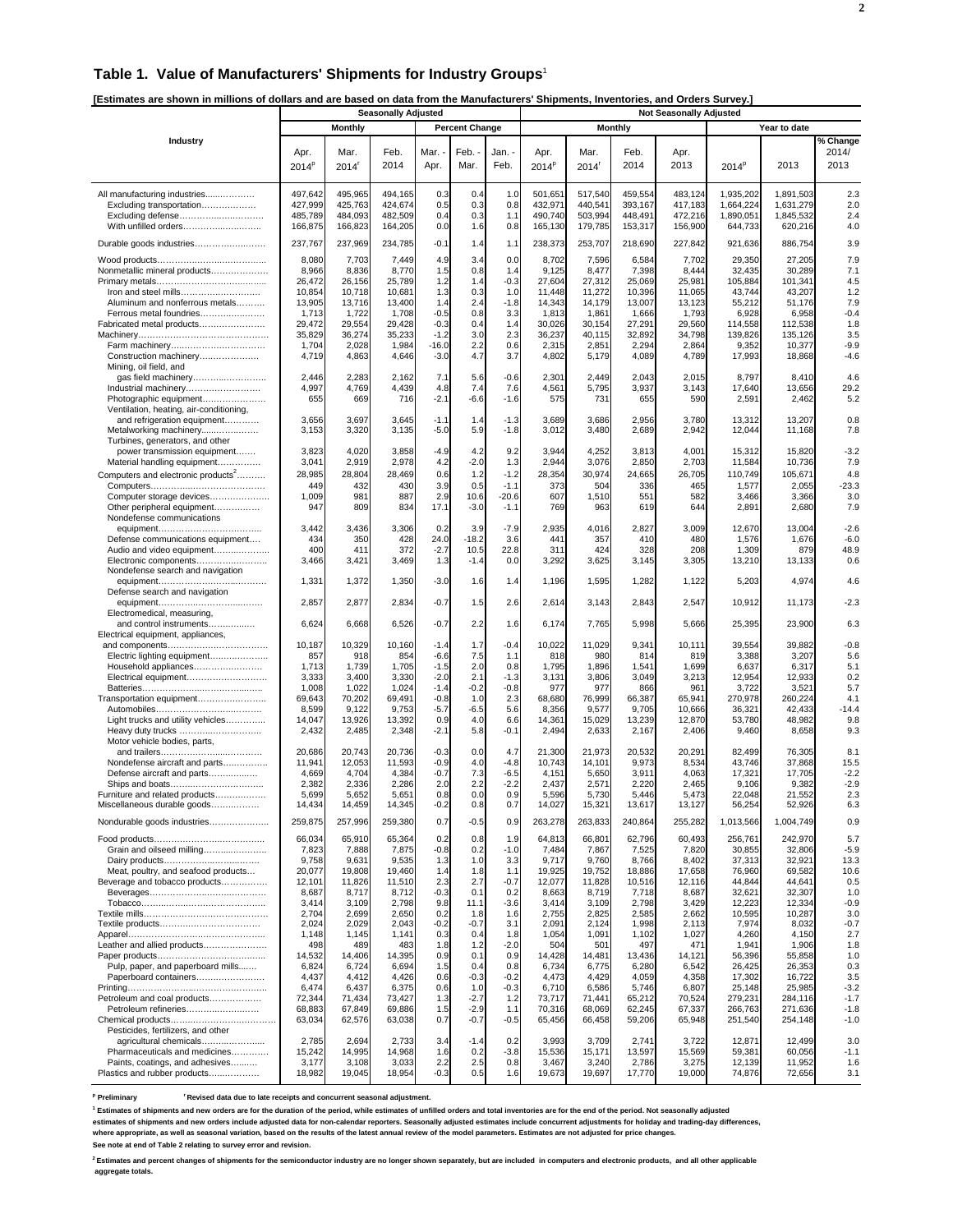**[Estimates are shown in millions of dollars and are based on data from the Manufacturers' Shipments, Inventories, and Orders Survey.]** 

| Lournaloo are one mir in miniono er aenaro ana are baoca    |                           |                           | <b>Seasonally Adjusted</b> |                   |                       |                | <b>Not Seasonally Adjusted</b> |                           |                  |                 |                   |                  |                                  |  |
|-------------------------------------------------------------|---------------------------|---------------------------|----------------------------|-------------------|-----------------------|----------------|--------------------------------|---------------------------|------------------|-----------------|-------------------|------------------|----------------------------------|--|
|                                                             |                           | <b>Monthly</b>            |                            |                   | <b>Percent Change</b> |                |                                | Monthly                   |                  |                 |                   | Year to date     |                                  |  |
| Industry                                                    | Apr.<br>2014 <sup>p</sup> | Mar.<br>2014 <sup>r</sup> | Feb.<br>2014               | Mar. -<br>Apr.    | Feb. -<br>Mar.        | Jan. -<br>Feb. | Apr.<br>2014 <sup>P</sup>      | Mar.<br>2014 <sup>r</sup> | Feb.<br>2014     | Apr.<br>2013    | 2014 <sup>p</sup> | 2013             | $\sqrt%$ Change<br>2014/<br>2013 |  |
|                                                             | 499,779                   | 496,416                   | 489,244                    | 0.7               | 1.5                   | 1.7            | 497,493                        | 519,578                   | 464,600          | 473,837         | 1,933,703         | 1,881,776        | 2.8                              |  |
| Excluding transportation <sup>2</sup>                       | 423,345                   | 421,050                   | 417,616                    | 0.5               | 0.8                   | 0.8            | 428,532                        | 439,197                   | 393,858          | 412,785         | 1,656,336         | 1,626,083        | 1.9                              |  |
| Excluding defense <sup>2</sup>                              | 484,45                    | 484,853                   | 479,487                    | $-0.1$            | 1.1                   | 1.5            | 484,121                        | 505,264                   | 454,289          | 466,334         | 1,888,648         | 1,843,306        | 2.5                              |  |
|                                                             | 176,723                   | 175,006                   | 167,000                    | 1.0               | 4.8                   | 2.7            | 170,345                        | 188,603                   | 164,420          | 156,035         | 674,658           | 638,245          | 5.7                              |  |
| Durable goods industries <sup>2</sup>                       | 239,904                   | 238,420                   | 229,864                    | 0.6               | 3.7                   | 2.6            | 234,215                        | 255,745                   | 223,736          | 218,555         | 920,137           | 877,027          | 4.9                              |  |
|                                                             | 26,653                    | 26,590                    | 25,873                     | 0.2               | 2.8                   | 0.9            | 27,832                         | 28,054                    | 25,932           | 26,337          | 108,796           | 104,121          | 4.5                              |  |
| Iron and steel mills                                        | 10,967                    | 11,029                    | 10,715                     | $-0.6$            | 2.9                   | 4.1            | 11,420                         | 11,875                    | 10,955           | 11,337          | 45,645            | 45,233           | 0.9                              |  |
| Aluminum and nonferrous metals                              | 13,912                    | 13,796                    | 13,447                     | 0.8               | 2.6                   | $-1.0$         | 14,547                         | 14,298                    | 13,222           | 13,272          | 55,794            | 51,903           | 7.5                              |  |
| Ferrous metal foundries                                     | 1,774                     | 1,765                     | 1,711                      | 0.5               | 3.2                   | $-3.5$         | 1,865                          | 1,881                     | 1,755            | 1,728           | 7,357             | 6,985            | 5.3                              |  |
| Fabricated metal products                                   | 29,882                    | 28,874                    | 28,780                     | 3.5               | 0.3                   | 3.5            | 30,666                         | 31,501                    | 29,104           | 30,608          | 118,260           | 123,610          | $-4.3$                           |  |
|                                                             | 36,709                    | 37,773                    | 36,207                     | $-2.8$            | 4.3                   | 0.1            | 38,139                         | 41,117                    | 35,121           | 35,703          | 149,255           | 139,472          | 7.0                              |  |
| Construction machinery<br>Mining, oil field, and            | 5,245                     | 5,651                     | 5,171                      | $-7.2$            | 9.3                   | 3.0            | 5,521                          | 6,099                     | 5,072            | 4,543           | 22,041            | 19,654           | 12.1                             |  |
| gas field machinery                                         | 2,265                     | 2.245                     | 2,321                      | 0.9               | $-3.3$                | $-14.2$        | 2.019                          | 2.183                     | 2.427            | 1.779           | 9.408             | 8.910            | 5.6                              |  |
|                                                             | 5,100                     | 5,001                     | 4,297                      | 2.0               | 16.4                  | 11.9           | 5.096                          | 6,041                     | 3.664            | 3,707           | 18,132            | 14,075           | 28.8                             |  |
| Photographic equipment                                      | 648                       | 585                       | 611                        | 10.8              | $-4.3$                | $-17.5$        | 734                            | 518                       | 575              | 981             | 2,619             | 2,997            | $-12.6$                          |  |
| Ventilation, heating, air-conditioning,                     |                           |                           |                            |                   |                       |                |                                |                           |                  |                 |                   |                  |                                  |  |
| and refrigeration equipment                                 | 3,805                     | 3,702                     | 3,731                      | 2.8               | $-0.8$                | $-4.0$         | 3,903                          | 3,452                     | 3,352            | 3,670           | 14,068            | 13,228           | 6.4                              |  |
| Metalworking machinery                                      | 3,191                     | 3,207                     | 3,157                      | $-0.5$            | 1.6                   | $-2.7$         | 3,123                          | 3,213                     | 2,861            | 3,162           | 12,308            | 11,282           | 9.1                              |  |
| Turbines, generators, and other                             | 4,004                     | 4,537                     | 4,179                      |                   |                       | 2.5            | 4,071                          | 4,707                     | 4,067            | 4,203           | 16,737            | 16,466           | 1.6                              |  |
| power transmission equipment                                | 2,969                     | 3,190                     | 2,983                      | $-11.7$<br>$-6.9$ | 8.6<br>6.9            | $-1.3$         | 3,002                          | 3,568                     | 2,947            | 2,915           | 12,478            | 11,652           | 7.1                              |  |
| Material handling equipment                                 |                           | 22,533                    | 21,013                     | $-1.3$            | 7.2                   | $-0.2$         | 20,368                         | 25,932                    |                  | 19,656          |                   | 80,628           | 4.3                              |  |
| Computers and electronic products <sup>2</sup>              | 22,242<br>396             |                           | 425                        | $-13.2$           | 7.3                   | 70.7           | 320                            | 528                       | 19,878<br>331    |                 | 84,096            |                  | $-40.6$                          |  |
| Nondefense communications                                   |                           | 456                       |                            |                   |                       |                |                                |                           |                  | 491             | 1,357             | 2,286            |                                  |  |
|                                                             | 3,916                     | 4,377                     | 3,910                      | $-10.5$           | 11.9                  | $-2.5$         | 3,576                          | 4,925                     | 3,933            | 3,649           | 15,745            | 14,859           | 6.0                              |  |
| Defense communications equipment                            | 470                       | 265                       | 326                        | 77.4              | $-18.7$               | $-2.1$         | 460                            | 357                       | 280              | 364             | 1,398             | 1,495            | $-6.5$                           |  |
| Electronic components                                       | 3,498                     | 3,455                     | 3,556                      | 1.2               | $-2.8$                | 5.1            | 3,411                          | 3,523                     | 3,415            | 3,496           | 13,537            | 13,675           | $-1.0$                           |  |
| Nondefense search and navigation                            |                           |                           |                            |                   |                       |                |                                |                           |                  |                 |                   |                  |                                  |  |
|                                                             | 1,564                     | 1,707                     | 1,629                      | $-8.4$            | 4.8                   | 5.3            | 1,851                          | 1,783                     | 1,627            | 1,840           | 6,683             | 6,436            | 3.8                              |  |
| Defense search and navigation                               |                           |                           |                            |                   |                       |                |                                |                           |                  |                 |                   |                  |                                  |  |
|                                                             | 2,973                     | 3,138                     | 2,178                      | $-5.3$            | 44.1                  | $-10.1$        | 2,671                          | 3,614                     | 2,358            | 1,922           | 10,411            | 9,631            | 8.1                              |  |
| Electromedical, measuring,                                  |                           |                           |                            |                   |                       |                |                                |                           |                  |                 |                   |                  |                                  |  |
| and control instruments                                     | 6,754                     | 6,619                     | 6,579                      | 2.0               | 0.6                   | 0.7            | 6,123                          | 8,013                     | 6,167            | 6,205           | 26,183            | 24,246           | 8.0                              |  |
| Electrical equipment, appliances,                           |                           |                           |                            |                   |                       |                |                                |                           |                  |                 |                   |                  |                                  |  |
|                                                             | 10.740                    | 10.603                    | 10,243                     | 1.3               | 3.5                   | $-1.2$         | 10.457                         | 11,268                    | 9.768            | 10.087          | 41.447            | 40.780           | 1.6                              |  |
| Electric lighting equipment                                 | 918                       | 797                       | 878                        | 15.2              | $-9.2$                | 4.2            | 868                            | 879                       | 831              | 772             | 3,391             | 3,236            | 4.8                              |  |
| Household appliances                                        | 1,795                     | 1.762                     | 1,665                      | 1.9               | 5.8                   | $-1.1$         | 1,866                          | 1,890                     | 1,474            | 1,678           | 6,717             | 6,333            | 6.1                              |  |
| Electrical equipment                                        | 3,371                     | 3,529                     | 3,401                      | $-4.5$            | 3.8                   | 0.0            | 3,275                          | 3,880                     | 3,225            | 3,373           | 13,666            | 13,408           | 1.9                              |  |
| Transportation equipment                                    | 76,434                    | 75,366                    | 71,628                     | 1.4               | 5.2                   | 6.9            | 68,961                         | 80,381                    | 70,742           | 61,052          | 277,367           | 255,693          | 8.5                              |  |
| Motor vehicle bodies, parts,                                |                           |                           |                            |                   |                       |                |                                |                           |                  |                 |                   |                  |                                  |  |
|                                                             | 20,766<br>15,511          | 20,799<br>16,840          | 20,690<br>14,994           | $-0.2$<br>$-7.9$  | 0.5<br>12.3           | 4.2<br>11.4    | 21,191<br>8,964                | 21,900<br>16,880          | 20,832<br>14,616 | 20,046<br>7,164 | 82,842<br>49,148  | 76,497<br>42,984 | 8.3<br>14.3                      |  |
| Nondefense aircraft and parts<br>Defense aircraft and parts | 4,549                     | 4,017                     | 4,442                      | 13.2              | $-9.6$                | 18.5           | 3,384                          | 4,774                     | 4,303            | 2,874           | 15,572            | 12,734           | 22.3                             |  |
| Ships and boats                                             | 5,455                     | 3,479                     | 1,690                      | 56.8              | 105.9                 | 45.4           | 5,606                          | 3,839                     | 2,078            | 1,565           | 12,875            | 6,185            | 108.2                            |  |
| Furniture and related products                              | 5,724                     | 5,739                     | 5,630                      | $-0.3$            | 1.9                   | 0.8            | 5,898                          | 6,154                     | 5,666            | 5,822           | 22,974            | 22,311           | 3.0                              |  |
| Nondurable goods industries                                 | 259,875                   | 257,996                   | 259,380                    | 0.7               | $-0.5$                | 0.9            | 263,278                        | 263,833                   | 240,864          | 255,282         | 1,013,566         | 1,004,749        | 0.9                              |  |
|                                                             |                           |                           |                            |                   |                       |                |                                |                           |                  |                 |                   |                  |                                  |  |

<sup>p</sup> Preliminary <sup>r</sup> Revised data due to late receipts and concurrent seasonal adjustment.

**1 Estimates of shipments and new orders are for the duration of the period, while estimates of unfilled orders and total inventories are for the end of the period. Not seasonally adjusted estimates of shipments and new orders include adjusted data for non-calendar reporters. Seasonally adjusted estimates include concurrent adjustments for holiday and trading-day differences, where appropriate, as well as seasonal variation, based on the results of the latest annual review of the model parameters. Estimates are not adjusted for price changes.**

**2 Data on new orders are not available for the semiconductor industry. Estimates and percent changes for new orders exclude semiconductor industry data.**

**Note: Estimates of manufacturers' shipments, inventories and orders are subject to survey error and revision. One major component of survey error is nonsampling error, which includes errors of coverage, response, and nonreporting. Since the survey panel is not a probability sample, estimates of sampling error cannot be calculated. For further details on survey design, methodology, and data limitations see <http://www.census.gov/manufacturing/m3/>.**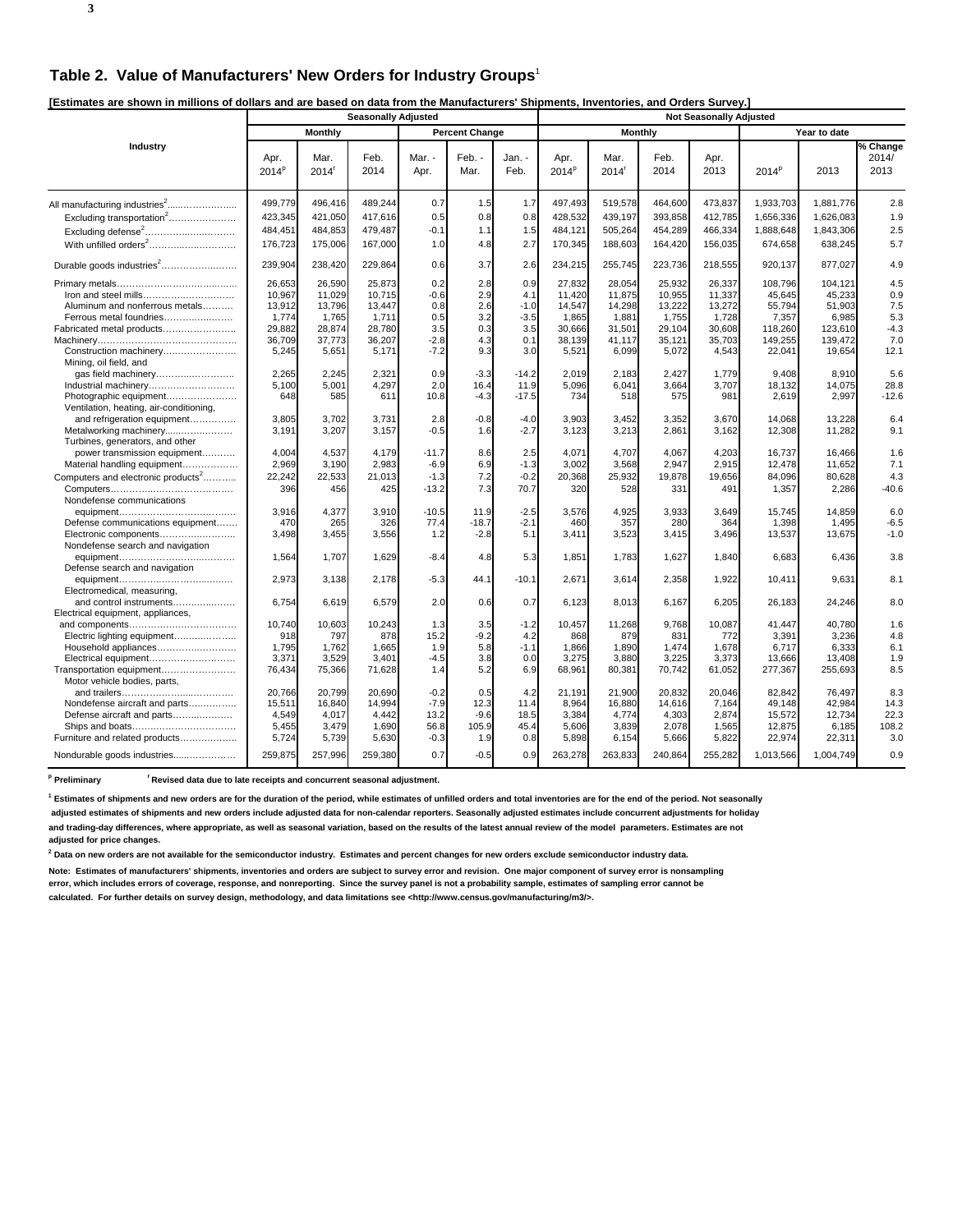# **Table 3. Value of Manufacturers' Unfilled Orders for Industry Groups**<sup>1</sup>

| [Estimates are shown in millions of dollars and are based on data from the Manufacturers' Shipments, Inventories, and Orders Survey.] |  |  |
|---------------------------------------------------------------------------------------------------------------------------------------|--|--|
|                                                                                                                                       |  |  |

|                                                                                                                               | <b>Seasonally Adjusted</b>                                         |                                                                    |                                                                    |                                               |                                                  |                                                  |                                                                    | <b>Not Seasonally Adjusted</b>                                     |                                                                    |                                                                    |                                                       |
|-------------------------------------------------------------------------------------------------------------------------------|--------------------------------------------------------------------|--------------------------------------------------------------------|--------------------------------------------------------------------|-----------------------------------------------|--------------------------------------------------|--------------------------------------------------|--------------------------------------------------------------------|--------------------------------------------------------------------|--------------------------------------------------------------------|--------------------------------------------------------------------|-------------------------------------------------------|
|                                                                                                                               |                                                                    | Monthly                                                            |                                                                    |                                               | <b>Percent Change</b>                            |                                                  |                                                                    | Monthly                                                            |                                                                    |                                                                    | % Change                                              |
| Industry                                                                                                                      | Apr.<br>2014 <sup>P</sup>                                          | Mar.<br>2014 <sup>r</sup>                                          | Feb.<br>2014                                                       | Mar. -<br>Apr.                                | Feb. -<br>Mar.                                   | Jan. -<br>Feb.                                   | Apr.<br>2014 <sup>P</sup>                                          | Mar.<br>2014 <sup>r</sup>                                          | Feb.<br>2014                                                       | Apr.<br>2013                                                       | Apr.<br>2014/<br>2013                                 |
| All manufacturing industries <sup>2</sup><br>Excluding transportation <sup>2</sup><br>Excluding defense <sup>2</sup>          | 1,080,575<br>409,509<br>891,647                                    | 1,070,727<br>406,452<br>885,274                                    | 1,062,544<br>403,433<br>876,782                                    | 0.9<br>0.8<br>0.7                             | 0.8<br>0.7<br>1.0                                | 0.3<br>0.2<br>0.5                                | 1,090,203<br>417,373<br>899,395                                    | 1,084,988<br>412,439<br>896,641                                    | 1,076,170<br>407,003<br>888,591                                    | 1.008.893<br>393,895<br>806.040                                    | 8.1<br>6.0<br>11.6                                    |
| Durable goods industries <sup>2</sup>                                                                                         | 1,080,575                                                          | 1,070,727                                                          | 1,062,544                                                          | 0.9                                           | 0.8                                              | 0.3                                              | 1,090,203                                                          | 1,084,988                                                          | 1,076,170                                                          | 1,008,893                                                          | 8.1                                                   |
| Aluminum and nonferrous metals<br>Ferrous metal foundries<br>Fabricated metal products<br>Construction machinery              | 37,347<br>18,530<br>14.483<br>4,334<br>85,097<br>115,213<br>14,405 | 37,166<br>18,417<br>14,476<br>4,273<br>84,687<br>114,333<br>13,879 | 36,732<br>18,106<br>14,396<br>4,230<br>85,367<br>112,834<br>13,091 | 0.5<br>0.6<br>0.0<br>1.4<br>0.5<br>0.8<br>3.8 | 1.2<br>1.7<br>0.6<br>1.0<br>$-0.8$<br>1.3<br>6.0 | 0.2<br>0.2<br>0.3<br>0.1<br>$-0.8$<br>0.9<br>4.2 | 38,965<br>19,618<br>14.901<br>4.446<br>87,499<br>117,176<br>15,408 | 38,737<br>19,646<br>14,697<br>4,394<br>86,859<br>115,274<br>14,689 | 37,995<br>19,043<br>14,578<br>4,374<br>85,512<br>114,272<br>13,769 | 34,907<br>17,725<br>13.042<br>4.140<br>90,024<br>106,136<br>10,727 | 11.6<br>10.7<br>14.3<br>7.4<br>$-2.8$<br>10.4<br>43.6 |
| Mining, oil field, and<br>Industrial machinery<br>Ventilation, heating, air-conditioning,                                     | 14,792<br>8.669<br>4,006                                           | 14,973<br>8,566<br>4,013                                           | 15,011<br>8,334<br>4,097                                           | $-1.2$<br>1.2<br>$-0.2$                       | $-0.3$<br>2.8<br>$-2.1$                          | 1.1<br>$-1.7$<br>$-2.5$                          | 14,603<br>8.971<br>4,007                                           | 14,885<br>8,436<br>3,848                                           | 15,151<br>8.190<br>4,061                                           | 12,820<br>7.748<br>3,843                                           | 13.9<br>15.8<br>4.3                                   |
| and refrigeration equipment<br>Metalworking machinery<br>Turbines, generators, and other<br>power transmission equipment      | 6,080<br>5,963<br>27.580                                           | 5,931<br>5,925<br>27.399                                           | 5,926<br>6,038<br>26.882                                           | 2.5<br>0.6<br>0.7                             | 0.1<br>$-1.9$<br>1.9                             | 1.5<br>0.4<br>1.2                                | 6,185<br>6,089<br>27.634                                           | 5,971<br>5,978<br>27.507                                           | 6,205<br>6,245<br>27.052                                           | 5,232<br>5,995<br>26.192                                           | 18.2<br>1.6<br>5.5                                    |
| Material handling equipment<br>Computers and electronic products <sup>2</sup>                                                 | 10,968<br>140,464<br>3,169                                         | 11,040<br>139,496<br>3,222                                         | 10,769<br>138,035<br>3,198                                         | $-0.7$<br>0.7<br>$-1.6$                       | 2.5<br>1.1<br>0.8                                | 0.0<br>0.2<br>$-0.2$                             | 11,312<br>141,742<br>3,169                                         | 11,254<br>140,355<br>3,222                                         | 10.762<br>138,617<br>3,198                                         | 10,896<br>133,375<br>3,458                                         | 3.8<br>6.3<br>$-8.4$                                  |
| Nondefense communications<br>Defense communications equipment<br>Electronic components<br>Nondefense search and navigation    | 34,511<br>3,496<br>12,798                                          | 34,037<br>3,460<br>12,766                                          | 33,096<br>3.545<br>12,732                                          | 1.4<br>1.0<br>0.3                             | 2.8<br>$-2.4$<br>0.3                             | 1.9<br>$-2.8$<br>0.7                             | 34,867<br>3,557<br>12,894                                          | 34,226<br>3,538<br>12,775                                          | 33,317<br>3,538<br>12,877                                          | 27,811<br>4,293<br>13,067                                          | 25.4<br>$-17.1$<br>$-1.3$                             |
| Defense search and navigation                                                                                                 | 19,066                                                             | 18,833                                                             | 18,498                                                             | 1.2                                           | 1.8                                              | 1.5                                              | 19,225                                                             | 18,570                                                             | 18,382                                                             | 15,682                                                             | 22.6                                                  |
| Electromedical, measuring,                                                                                                    | 41.141                                                             | 41,025                                                             | 40,764                                                             | 0.3                                           | 0.6                                              | $-1.6$                                           | 41,443                                                             | 41,386                                                             | 40,915                                                             | 43,629                                                             | $-5.0$                                                |
| and control instruments<br>Electrical equipment, appliances,                                                                  | 26,283                                                             | 26,153                                                             | 26,202                                                             | 0.5                                           | $-0.2$                                           | 0.2                                              | 26,587                                                             | 26,638                                                             | 26,390                                                             | 25,435                                                             | 4.5                                                   |
| Electric lighting equipment<br>Household appliances<br>Electrical equipment<br>Transportation equipment                       | 23,933<br>1,141<br>815<br>11,820<br>671,066                        | 23,380<br>1,080<br>733<br>11,782<br>664,275                        | 23,106<br>1,201<br>710<br>11,653<br>659,111                        | 2.4<br>5.6<br>11.2<br>0.3<br>1.0              | 1.2<br>$-10.1$<br>3.2<br>1.1<br>0.8              | 0.4<br>2.0<br>$-5.3$<br>0.6<br>0.3               | 24,183<br>1,134<br>839<br>11,966<br>672,830                        | 23,748<br>1,084<br>768<br>11,822<br>672,549                        | 23,509<br>1,185<br>774<br>11,748<br>669,167                        | 21,872<br>1,211<br>687<br>11,297<br>614,998                        | 10.6<br>$-6.4$<br>22.1<br>5.9<br>9.4                  |
| Motor vehicle bodies, parts,<br>Nondefense aircraft and parts<br>Defense aircraft and parts<br>Furniture and related products | 16,551<br>500,778<br>62,093<br>21,520<br>6,374                     | 16,471<br>497,208<br>62,213<br>18,447<br>6,349                     | 16,415<br>492,421<br>62,900<br>17,304<br>6,262                     | 0.5<br>0.7<br>$-0.2$<br>16.7<br>0.4           | 0.3<br>1.0<br>$-1.1$<br>6.6<br>1.4               | $-0.3$<br>0.7<br>0.1<br>$-3.3$<br>$-0.3$         | 16,859<br>501,110<br>62,762<br>21,882<br>6,727                     | 16,968<br>502,889<br>63,529<br>18,713<br>6,425                     | 17,041<br>500,110<br>64,405<br>17,445<br>6,001                     | 16,977<br>436,472<br>67,388<br>21,292<br>6,478                     | $-0.7$<br>14.8<br>$-6.9$<br>2.8<br>3.8                |

<sup>p</sup> Preliminary **read Figure 1 Revised data due to late receipts and concurrent seasonal adjustment.** 

**1 Estimates of shipments and new orders are for the duration of the period, while estimates of unfilled orders and total inventories are for the end of the period. Not seasonally**

**adjusted estimates of shipments and new orders include adjusted data for non-calendar reporters. Seasonally adjusted estimates include concurrent adjustments for holiday and trading-day differences, where appropriate, as well as seasonal variation, based on the results of the latest annual review of the model parameters. Estimates are not adjusted for price changes.**

<sup>2</sup> Data on unfilled orders are not available for the semiconductor industry. Estimates and percent changes for unfilled orders exclude semiconductor industry data.

**See note at end of Table 2 relating to survey error and revision.**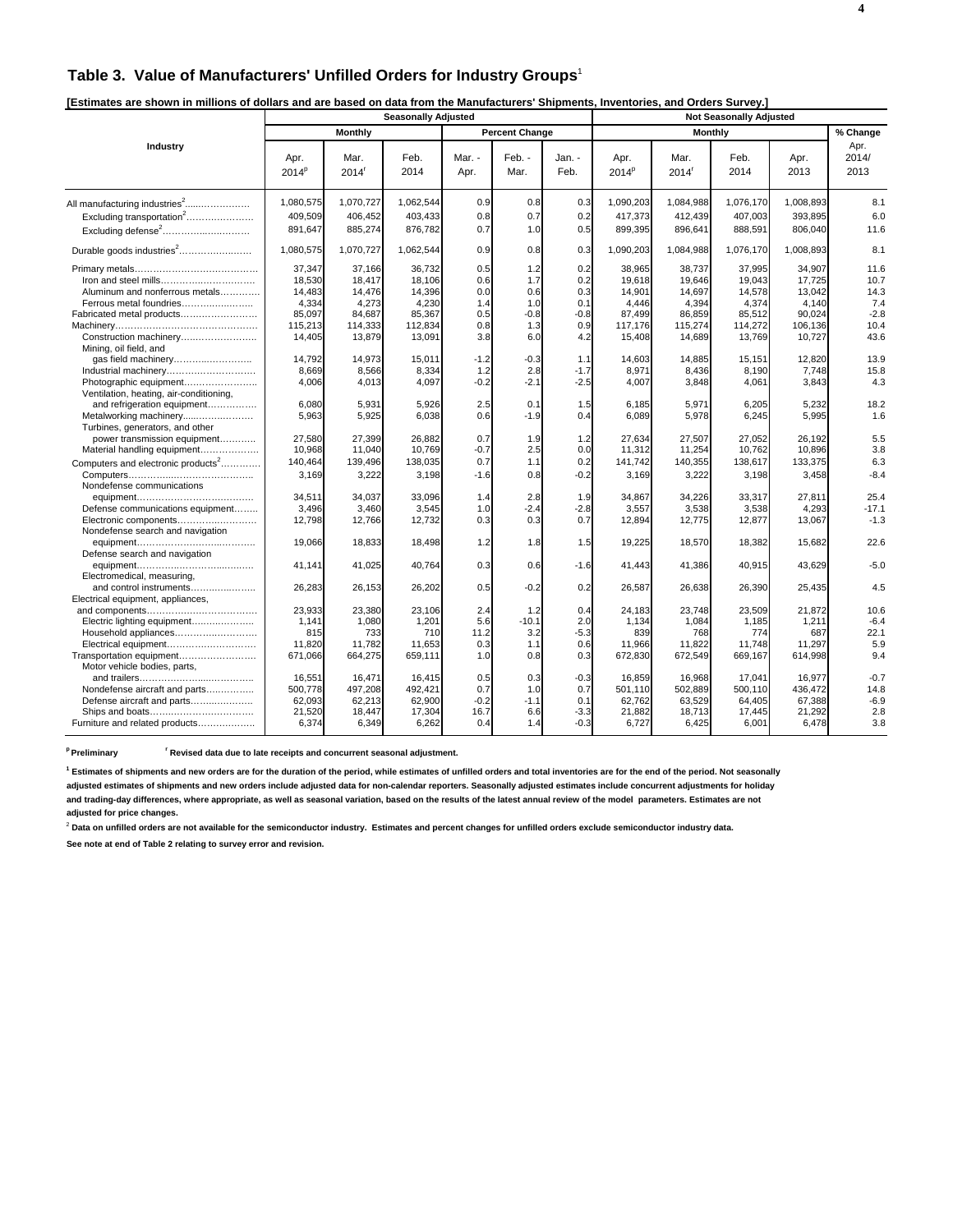# **Table 4. Value of Manufacturers' Inventories for Industry Groups**<sup>1</sup>

**[Estimates are shown in millions of dollars and are based on data from the Manufacturers' Shipments, Inventories, and Orders Survey.]** 

|                                                                                                       | <b>Seasonally Adjusted</b>               |                                          |                                          |                              |                                 |                          |                                          |                                          |                                          |                                          |                             |
|-------------------------------------------------------------------------------------------------------|------------------------------------------|------------------------------------------|------------------------------------------|------------------------------|---------------------------------|--------------------------|------------------------------------------|------------------------------------------|------------------------------------------|------------------------------------------|-----------------------------|
|                                                                                                       |                                          | <b>Monthly</b>                           |                                          |                              | <b>Percent Change</b>           |                          |                                          | <b>Monthly</b>                           |                                          |                                          | % Change                    |
| Industry                                                                                              | Apr.<br>2014 <sup>p</sup>                | Mar.<br>2014 <sup>r</sup>                | Feb.<br>2014                             | Mar. -<br>Apr.               | Feb. -<br>Mar.                  | Jan. -<br>Feb.           | Apr.<br>2014 <sup>p</sup>                | Mar.<br>2014 <sup>r</sup>                | Feb.<br>2014                             | Apr.<br>2013                             | Apr.<br>2014/<br>2013       |
| All manufacturing industries<br>Excluding transportation<br>Excluding defense<br>With unfilled orders | 645,753<br>519,579<br>616,848<br>322,512 | 643,369<br>517,584<br>614,199<br>321,877 | 642,376<br>517,253<br>613,308<br>321,385 | 0.4<br>0.4<br>0.4<br>0.2     | 0.2<br>0.1<br>0.1<br>0.2        | 0.7<br>0.5<br>0.6<br>0.9 | 650,783<br>523,490<br>621,699<br>325,012 | 645,101<br>519,702<br>615,776<br>320,479 | 647,731<br>522,010<br>618,663<br>322,840 | 632,256<br>515,394<br>604,212<br>310,645 | 2.9<br>1.6<br>2.9<br>4.6    |
| Durable goods industries                                                                              | 393,667                                  | 392,990                                  | 392,174                                  | 0.2                          | 0.2                             | 0.8                      | 396,214                                  | 391,674                                  | 394,697                                  | 379,697                                  | 4.4                         |
| Nonmetallic mineral products                                                                          | 10,607<br>12,032                         | 10,524<br>11,993                         | 10,476<br>11,807                         | 0.8<br>0.3                   | 0.5<br>1.6                      | 0.8<br>$-1.1$            | 10,528<br>12,316                         | 10,775<br>12,282                         | 10,825<br>12,085                         | 9,618<br>11,695                          | 9.5<br>5.3                  |
| Aluminum and nonferrous metals<br>Ferrous metal foundries                                             | 35,767<br>20,413<br>13,116<br>2,238      | 35,620<br>20,560<br>12,809<br>2,251      | 35,716<br>20,647<br>12,814<br>2,255      | 0.4<br>-0.7<br>2.4<br>$-0.6$ | $-0.3$<br>$-0.4$<br>0.0<br>-0.2 | 0.6<br>0.5<br>1.0<br>0.2 | 36,065<br>20,582<br>13,177<br>2,306      | 35,714<br>20,653<br>12,777<br>2,284      | 35,857<br>20,681<br>12,884<br>2,292      | 35,412<br>20,497<br>12,563<br>2,352      | 1.8<br>0.4<br>4.9<br>$-2.0$ |
| Fabricated metal products                                                                             | 48,940<br>66,024                         | 48,857<br>65,843                         | 48,716<br>66,100                         | 0.2<br>0.3                   | 0.3<br>$-0.4$                   | 0.6<br>0.6               | 49,339<br>66,569                         | 48,880<br>65,636                         | 48,824<br>66,938                         | 47,603<br>66,886                         | 3.6<br>$-0.5$               |
| Construction machinery<br>Mining, oil field,                                                          | 3,866<br>4,826                           | 3,776<br>4,858                           | 3,794<br>5,307                           | 2.4<br>$-0.7$                | $-0.5$<br>-8.5                  | 0.8<br>$-1.0$            | 4,027<br>4,887                           | 4,013<br>4,972                           | 4,120<br>5,354                           | 4,053<br>5,769                           | $-0.6$<br>$-15.3$           |
| and gas field machinery                                                                               | 6,875<br>6,473                           | 6,809<br>6,597                           | 6,951<br>6,495                           | 1.0<br>$-1.9$                | $-2.0$<br>1.6                   | 0.1<br>4.0               | 6,951<br>6,469                           | 6,796<br>6,612                           | 6,967<br>6,533                           | 7,380<br>6,173                           | $-5.8$<br>4.8               |
| Photographic equipment<br>Ventilation, heating, air-conditioning,                                     | 1,561                                    | 1,547                                    | 1,566                                    | 0.9                          | $-1.2$                          | 1.0                      | 1,500                                    | 1,463                                    | 1,582                                    | 1,558                                    | $-3.7$                      |
| and refrigeration equipment<br>Metalworking machinery<br>Turbines, generators, and other              | 4,904<br>5,462                           | 4,857<br>5,440                           | 4,866<br>5,414                           | 1.0<br>0.4                   | $-0.2$<br>0.5                   | 0.0<br>0.0               | 5,191<br>5,439                           | 4,931<br>5,324                           | 4,974<br>5,347                           | 5,142<br>5,432                           | 1.0<br>0.1                  |
| power transmission equipment<br>Material handling equipment                                           | 10,561<br>4,650                          | 10,464<br>4,678                          | 10,443<br>4,632                          | 0.9<br>$-0.6$                | 0.2<br>1.0                      | 0.6<br>0.1               | 10,537<br>4,609                          | 9,981<br>4,576                           | 10,573<br>4,539                          | 10,287<br>4,447                          | 2.4<br>3.6                  |
| Computers and electronic products <sup>2</sup>                                                        | 47,634                                   | 47,922                                   | 47,821                                   | $-0.6$                       | 0.2                             | 0.5                      | 47,539                                   | 47,033                                   | 47,942                                   | 46,017                                   | 3.3                         |
| Computer storage devices                                                                              | 922<br>2,036                             | 890<br>2,033                             | 92C<br>2,025                             | 3.6<br>0.1                   | $-3.3$<br>0.4                   | 0.3<br>0.3               | 898<br>1,964                             | 825<br>1,852                             | 920<br>2,092                             | 882<br>1,749                             | 1.8<br>12.3                 |
| Other peripheral equipment<br>Nondefense communications                                               | 1,778<br>6,543                           | 1,772<br>6,552                           | 1,655<br>6,506                           | 0.3<br>$-0.1$                | 7.1<br>0.7                      | $-1.7$<br>2.0            | 1,814<br>6,423                           | 1,720<br>6,488                           | 1,674<br>6,664                           | 1,684<br>6,048                           | 7.7<br>6.2                  |
| Defense communications equipment                                                                      | 1,193                                    | 1,235                                    | 1,226                                    | $-3.4$                       | 0.7                             | $-6.1$                   | 1,193                                    | 1,235                                    | 1,226                                    | 1,298                                    | $-8.1$                      |
| Audio and video equipment<br>Electronic components                                                    | 761<br>8,658                             | 797<br>8,725                             | 775<br>8,658                             | -4.5<br>$-0.8$               | 2.8<br>0.8                      | 2.4<br>0.9               | 702<br>8,842                             | 720<br>8,618                             | 736<br>8,672                             | 616<br>7,888                             | 14.0<br>12.1                |
| Nondefense search and navigation                                                                      |                                          |                                          |                                          |                              |                                 |                          |                                          |                                          |                                          |                                          |                             |
| Defense search and navigation                                                                         | 3,706                                    | 3,666                                    | 3,643                                    | 1.1                          | 0.6                             | $-0.8$                   | 3,730                                    | 3,651                                    | 3,662                                    | 3,566                                    | 4.6                         |
| Electromedical, measuring                                                                             | 3,120                                    | 3,100                                    | 3,130                                    | 0.6                          | $-1.0$                          | 1.2                      | 3,175                                    | 3,087                                    | 3,184                                    | 3,072                                    | 3.4                         |
| and control instruments<br>Electrical equipment, appliances,                                          | 12,674                                   | 12,652                                   | 12,547                                   | 0.2                          | 0.8                             | 0.9                      | 12,781                                   | 12,376                                   | 12,597                                   | 12,195                                   | 4.8                         |
| Electric lighting equipment                                                                           | 16,539<br>2,240                          | 16,575<br>2,207                          | 16,701<br>2,195                          | $-0.2$<br>1.5                | $-0.8$<br>0.5                   | $-0.4$<br>0.3            | 16,724<br>2,264                          | 16,527<br>2,167                          | 16,841<br>2,193                          | 16,897<br>1,997                          | $-1.0$<br>13.4              |
|                                                                                                       | 1,937                                    | 1,922                                    | 1,901                                    | 0.8                          | 1.1                             | 1.4                      | 1,986                                    | 1,928                                    | 1,948                                    | 1,866                                    | 6.4                         |
|                                                                                                       | 4,811                                    | 4,821                                    | 4,840                                    | $-0.2$                       | -0.4                            | 0.2<br>$-1.3$            | 4,876                                    | 4,765                                    | 4,942                                    | 4,930                                    | $-1.1$<br>$-1.6$            |
| Transportation equipment                                                                              | 1,168<br>126,174                         | 1,175<br>125,785                         | 1,174<br>125,123                         | $-0.6$<br>0.3                | 0.1<br>0.5                      | 1.5                      | 1,204<br>127,293                         | 1,176<br>125,399                         | 1,168<br>125,721                         | 1,224<br>116,862                         | 8.9                         |
|                                                                                                       | 2,846                                    | 2,857                                    | 2,794                                    | $-0.4$                       | 2.3                             | 2.6                      | 2,853                                    | 2,795                                    | 2,861                                    | 2,709                                    | 5.3                         |
| Light trucks and utility vehicles<br>Motor vehicle bodies, parts,                                     | 2,792<br>1,707                           | 2,781<br>1,652                           | 2,728<br>1,740                           | 0.4<br>3.3                   | 1.9<br>-5.1                     | 3.9<br>2.2               | 2,805<br>1,660                           | 2,718<br>1,615                           | 2,779<br>1,820                           | 2,323<br>2,104                           | 20.7<br>-21.1               |
| Nondefense aircraft and parts                                                                         | 19,194<br>70,340                         | 19,072<br>69,927                         | 18,932<br>69,604                         | 0.6<br>0.6                   | 0.7<br>0.5                      | 0.1<br>0.9               | 19,252<br>71,339                         | 18,884<br>69,81'                         | 19,069<br>69,853                         | 17,945<br>63,294                         | 7.3<br>12.7                 |
| Defense aircraft and parts                                                                            | 14,156                                   | 14,174                                   | 14,211                                   | $-0.1$                       | $-0.3$                          | 6.7                      | 14,231                                   | 14,145                                   | 14,193                                   | 13,679                                   | 4.0                         |
| Ships and boats<br>Furniture and related products                                                     | 2,380<br>6,170                           | 2,468<br>6,124                           | 2,472<br>6,087                           | $-3.6$<br>0.8                | $-0.2$<br>0.6                   | 1.2<br>0.5               | 2,370<br>6,123                           | 2,534<br>5,945                           | 2,485<br>6,009                           | 2,404<br>5,953                           | $-1.4$<br>2.9               |
| Miscellaneous durable goods                                                                           | 23,780                                   | 23,747                                   | 23,627                                   | 0.1                          | 0.5                             | 0.3                      | 23,718                                   | 23,483                                   | 23,655                                   | 22,754                                   | 4.2                         |
| Nondurable goods industries                                                                           | 252,086                                  | 250,379                                  | 250,202                                  | 0.7                          | 0.1                             | 0.5                      | 254,569                                  | 253,427                                  | 253,034                                  | 252,559                                  | 0.8                         |
|                                                                                                       | 46,997                                   | 46,835                                   | 46,480                                   | 0.3                          | 0.8                             | 0.3                      | 45,806                                   | 45,776                                   | 46,176                                   | 46,495                                   | $-1.5$                      |
| Grain and oilseed milling                                                                             | 5,023<br>6,216                           | 5,063<br>6,157                           | 5,047<br>6,059                           | $-0.8$<br>1.0                | 0.3<br>1.6                      | 0.9<br>1.2               | 4,914<br>6,434                           | 5,024<br>6,185                           | 5,156<br>5,970                           | 5,494<br>6,441                           | $-10.6$<br>$-0.1$           |
| Meat, poultry, and seafood products                                                                   | 9,291                                    | 9,292                                    | 9,089                                    | 0.0                          | 2.2                             | 0.8                      | 9,127                                    | 9,214                                    | 9,040                                    | 8,808                                    | 3.6                         |
| Beverage and tobacco products                                                                         | 20,666<br>16,500                         | 20,536<br>16,368                         | 20,567<br>16,405                         | 0.6<br>0.8                   | $-0.2$<br>$-0.2$                | 0.0<br>0.0               | 20,848<br>16,657                         | 20,754<br>16,501                         | 20,945<br>16,605                         | 20,093<br>16,051                         | 3.8<br>3.8                  |
|                                                                                                       | 4,166                                    | 4,168                                    | 4,162                                    | 0.0                          | 0.1                             | 0.0                      | 4,191                                    | 4,253                                    | 4,340                                    | 4,042                                    | 3.7                         |
|                                                                                                       | 3,451                                    | 3,455                                    | 3,430                                    | $-0.1$                       | 0.7                             | $-0.1$                   | 3,480                                    | 3,445                                    | 3,426                                    | 3,337                                    | 4.3                         |
|                                                                                                       | 3,152<br>2,591                           | 3,146<br>2,522                           | 3,146<br>2,452                           | 0.2<br>2.7                   | 0.0<br>2.9                      | 0.4<br>2.3               | 3,183<br>2,48'                           | 3,145<br>2,407                           | 3,149<br>2,412                           | 3,073<br>2,028                           | 3.6<br>22.3                 |
| Leather and allied products                                                                           | 1,056                                    | 1,047                                    | 1,040                                    | 0.9                          | 0.7                             | 0.5                      | 1,032                                    | 1,011                                    | 1,030                                    | 1,051                                    | $-1.8$                      |
| Pulp, paper, and paperboard mills                                                                     | 14,417<br>6,023                          | 14,538<br>6,060                          | 14,502<br>6,061                          | $-0.8$<br>$-0.6$             | 0.2<br>0.0                      | 0.4<br>0.3               | 14,510<br>6,072                          | 14,652<br>6,134                          | 14,596<br>6,116                          | 14,592<br>6,244                          | $-0.6$<br>$-2.8$            |
| Paperboard containers                                                                                 | 4,250                                    | 4,292                                    | 4,258                                    | $-1.0$                       | 0.8                             | 0.5                      | 4,280                                    | 4,333                                    | 4,313                                    | 4,137                                    | 3.5                         |
|                                                                                                       | 5,911                                    | 5,799                                    | 5,587                                    | 1.9                          | 3.8                             | 0.3                      | 6,004                                    | 5,759                                    | 5,502                                    | 5,566                                    | 7.9                         |
| Petroleum and coal products<br>Petroleum refineries                                                   | 49,067<br>45,352                         | 47,410<br>43,674                         | 48,099<br>44,298                         | 3.5<br>3.8                   | $-1.4$<br>$-1.4$                | 0.3<br>0.3               | 50,562<br>46,833                         | 49,420<br>45,795                         | 49,314<br>45,530                         | 48,998<br>45,200                         | 3.2<br>3.6                  |
| Pesticides, fertilizers, and other                                                                    | 82,290                                   | 82,452                                   | 82,062                                   | -0.2                         | 0.5                             | 1.1                      | 83,674                                   | 83,767                                   | 83,270                                   | 84,598                                   | $-1.1$                      |
| agricultural chemicals<br>Pharmaceuticals and medicines                                               | 4,526<br>31,724                          | 4,397<br>31,758                          | 4,229<br>31,541                          | 2.9<br>$-0.1$                | 4.0<br>0.7                      | 1.8<br>2.2               | 4,556<br>32,316                          | 4,864<br>32,177                          | 4,827<br>31,935                          | 4,391<br>33,255                          | 3.8<br>$-2.8$               |
| Paints, coatings, and adhesives<br>Plastics and rubber products                                       | 3,349<br>22,488                          | 3,338<br>22,639                          | 3,344<br>22,837                          | 0.3<br>$-0.7$                | $-0.2$<br>$-0.9$                | $-0.1$<br>0.3            | 3,498<br>22,989                          | 3,450<br>23,291                          | 3,434<br>23,214                          | 3,458<br>22,728                          | 1.2<br>1.1                  |

<sup>p</sup> Preliminary **reliminary Revised data due to late receipts and concurrent seasonal adjustment.** 

<sup>1</sup> Estimates of shipments and new orders are for the duration of the period, while estimates of unfilled orders and total inventories are for the end of the period. Not seasonally adjusted

estimates of shipments and new orders include adjusted data for non-calendar reporters. Seasonally adjusted estimates include concurrent adjustments for holiday and trading-day differences,<br>where appropriate, as well as se

**See note at end of Table 2 relating to survey error and revision.**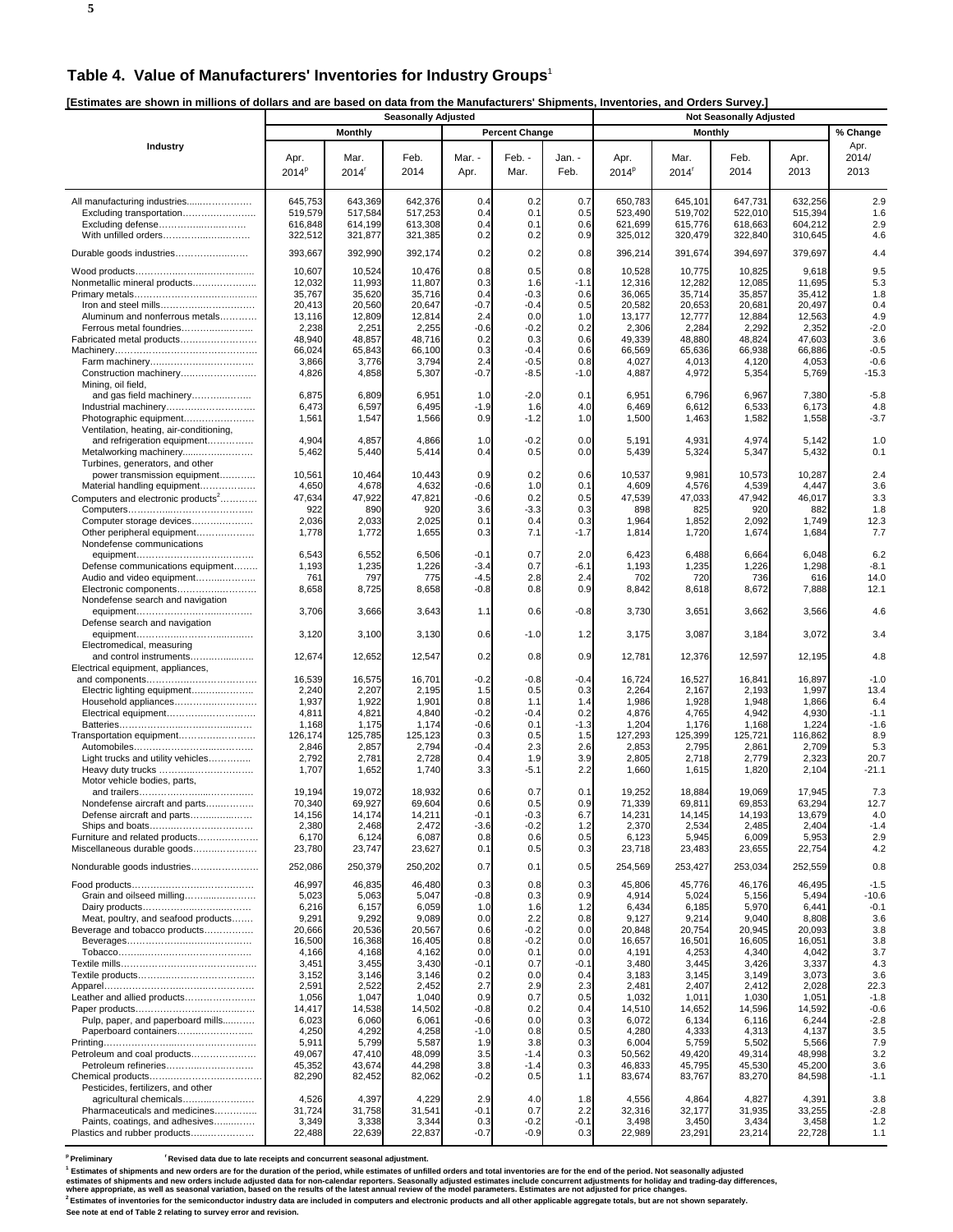#### **Table 5. Value of Manufacturers' Shipments, New Orders, Unfilled Orders, and Total Inventories for**  Topical Series<sup>1,2</sup>

**[Estimates are shown in millions of dollars and are based on data from the Manufacturers' Shipments, Inventories, and Orders Survey.]** 

|                                           | Louinates are shown in millions or donars and are based on data from the manufacturers omphients, inventories, and orders our w<br><b>Seasonally Adjusted</b> |              |              |              | <b>Not Seasonally Adjusted</b> |                |                           |                           |              |              |              |           |                                     |
|-------------------------------------------|---------------------------------------------------------------------------------------------------------------------------------------------------------------|--------------|--------------|--------------|--------------------------------|----------------|---------------------------|---------------------------|--------------|--------------|--------------|-----------|-------------------------------------|
|                                           |                                                                                                                                                               | Monthly      |              |              | <b>Percent Change</b>          |                |                           | <b>Monthly</b>            |              |              | Year to date |           |                                     |
| Industry                                  | Apr.<br>$2014^p$                                                                                                                                              | Mar.<br>2014 | Feb.<br>2014 | Mar.<br>Apr. | Feb.<br>Mar.                   | Jan. ·<br>Feb. | Apr.<br>2014 <sup>P</sup> | Mar.<br>2014 <sup>r</sup> | Feb.<br>2014 | Apr.<br>2013 | $2014^{p}$   | 2013      | % ${\bf Change^6}$<br>2014/<br>2013 |
| <b>SHIPMENTS</b>                          |                                                                                                                                                               |              |              |              |                                |                |                           |                           |              |              |              |           |                                     |
| All manufacturing industries              | 497,642                                                                                                                                                       | 495,965      | 494,165      | 0.3          | 0.4                            | 1.0            | 501,651                   | 517,540                   | 459,554      | 483,124      | 1,935,202    | 1,891,503 | 2.3                                 |
| Construction materials and supplies       | 44,705                                                                                                                                                        | 44,430       | 43,784       | 0.6          | 1.5                            | 0.9            | 46.115                    | 44,000                    | 38.495       | 44.094       | 166.907      | 162,065   | 3.0                                 |
| Information technology                    | 21,739                                                                                                                                                        | 21,570       | 21,247       | 0.8          | 1.5                            | $-1.3$         | 19,565                    | 24,670                    | 19,189       | 18.987       | 81,559       | 81,148    | 0.5                                 |
| Computers and related products            | 2,405                                                                                                                                                         | 2,222        | 2,151        | 8.2          | 3.3                            | $-10.2$        | 1,749                     | 2,977                     | 1,506        | 1,691        | 7,934        | 8,101     | $-2.1$                              |
| Motor vehicle and parts                   | 45,764                                                                                                                                                        | 46,276       | 46,229       | $-1.1$       | 0.1                            | 5.2            | 46,511                    | 49,212                    | 45,643       | 46,233       | 182,060      | 176,378   | 3.2                                 |
|                                           | 86,186                                                                                                                                                        | 86,527       | 84,596       | $-0.4$       | 2.3                            | 0.3            | 82,620                    | 96,587                    | 77,801       | 77,890       | 329,091      | 316,817   | 3.9                                 |
| Nondefense capital goods <sup>3</sup>     | 76,548                                                                                                                                                        | 77,022       | 75,110       | $-0.6$       | 2.5                            | 0.6            | 73,629                    | 85,825                    | 68,565       | 68,910       | 292,250      | 279,282   | 4.6                                 |
| Excluding aircraft                        | 68,154                                                                                                                                                        | 68,440       | 66,976       | $-0.4$       | 2.2                            | 0.8            | 66,174                    | 75,814                    | 61,769       | 63,536       | 262,667      | 254,904   | 3.0                                 |
| Defense capital goods <sup>4</sup>        | 9,638                                                                                                                                                         | 9,505        | 9,486        | 1.4          | 0.2                            | $-1.7$         | 8,991                     | 10,762                    | 9,236        | 8,980        | 36,841       | 37,535    | $-1.8$                              |
|                                           | 214,198                                                                                                                                                       | 212,889      | 213,935      | 0.6          | $-0.5$                         | 1.5            | 214,775                   | 217,224                   | 200,139      | 207,312      | 832,560      | 822,378   | 1.2                                 |
| Consumer durable goods                    | 36,414                                                                                                                                                        | 36,922       | 36,839       | $-1.4$       | 0.2                            | 4.4            | 36.586                    | 39,811                    | 36,358       | 36,709       | 144,593      | 142,985   | 1.1                                 |
| Consumer nondurable goods                 | 177,784                                                                                                                                                       | 175,967      | 177,096      | 1.0          | $-0.6$                         | 0.9            | 178,189                   | 177,413                   | 163,781      | 170,603      | 687,967      | 679,393   | 1.3                                 |
| <b>NEW ORDERS</b>                         |                                                                                                                                                               |              |              |              |                                |                |                           |                           |              |              |              |           |                                     |
| All manufacturing industries <sup>5</sup> | 499,779                                                                                                                                                       | 496,416      | 489,244      | 0.7          | 1.5                            | 1.7            | 497,493                   | 519,578                   | 464,600      | 473,837      | 1,933,703    | 1,881,776 | 2.8                                 |
| Construction materials and supplies       | 45,367                                                                                                                                                        | 44,874       | 44,107       | 1.1          | 1.7                            | 0.2            | 47,029                    | 44,977                    | 39,614       | 44,003       | 170,962      | 163,561   | 4.5                                 |
| Information technology                    | 23,040                                                                                                                                                        | 23,156       | 21,343       | $-0.5$       | 8.5                            | $-2.2$         | 21,162                    | 26,569                    | 20,410       | 20,444       | 87,129       | 84,232    | 3.4                                 |
| Computers and related products            | 2,352                                                                                                                                                         | 2,246        | 2,146        | 4.7          | 4.7                            | $-2.9$         | 1,696                     | 3,001                     | 1,50'        | 1,717        | 7,714        | 8,332     | $-7.4$                              |
| Motor vehicle and parts                   | 45,844                                                                                                                                                        | 46,332       | 46,183       | $-1.1$       | 0.3                            | 4.9            | 46,402                    | 49,139                    | 45,943       | 45,988       | 182,403      | 176,570   | 3.3                                 |
|                                           | 95,071                                                                                                                                                        | 92,295       | 83,495       | 3.0          | 10.5                           | $-0.6$         | 87,483                    | 102,659                   | 81,717       | 77,328       | 345,838      | 330,495   | 4.6                                 |
| Nondefense capital goods <sup>3</sup>     | 82,177                                                                                                                                                        | 83,037       | 75,704       | $-1.0$       | 9.7                            | $-1.8$         | 76,016                    | 90,839                    | 73,192       | 71,718       | 308,469      | 299,779   | 2.9                                 |
| Excluding aircraft                        | 70,126                                                                                                                                                        | 70,995       | 67,820       | $-1.2$       | 4.7                            | 0.1            | 69,606                    | 79,385                    | 66,044       | 67,305       | 278,925      | 270,614   | 3.1                                 |
| Defense capital goods <sup>4</sup>        | 12,894                                                                                                                                                        | 9,258        | 7,791        | 39.3         | 18.8                           | 12.5           | 11,467                    | 11,820                    | 8,525        | 5,610        | 37,369       | 30,716    | 21.7                                |
|                                           | 214,325                                                                                                                                                       | 212,922      | 213,771      | 0.7          | $-0.4$                         | 1.4            | 214,899                   | 217,314                   | 200,115      | 207,385      | 832,950      | 822,729   | 1.2                                 |
| Consumer durable goods                    | 36,541                                                                                                                                                        | 36,955       | 36,675       | $-1.1$       | 0.8                            | 4.0            | 36,710                    | 39,901                    | 36,334       | 36,782       | 144,983      | 143,336   | 1.1                                 |
| Consumer nondurable goods                 | 177,784                                                                                                                                                       | 175,967      | 177,096      | 1.0          | $-0.6$                         | 0.9            | 178,189                   | 177,413                   | 163,781      | 170,603      | 687,967      | 679,393   | 1.3                                 |
| <b>UNFILLED ORDERS</b>                    |                                                                                                                                                               |              |              |              |                                |                |                           |                           |              |              |              |           |                                     |
| All manufacturing industries <sup>5</sup> | 1,080,575                                                                                                                                                     | 1,070,727    | 1,062,544    | 0.9          | 0.8                            | 0.3            | 1,090,203                 | 1,084,988                 | 1,076,170    | 1,008,893    | (X)          | (X)       | 8.1                                 |
| Construction materials and supplies       | 54,169                                                                                                                                                        | 53.507       | 53.063       | 1.2          | 0.8                            | 0.6            | 54.956                    | 54.042                    | 53.065       | 51,164       | (X)          | (X)       | 7.4                                 |
| Information technology                    | 141,829                                                                                                                                                       | 140,528      | 138,942      | 0.9          | 1.1                            | 0.1            | 143,099                   | 141,502                   | 139,603      | 132,828      | (X)          | (X)       | 7.7                                 |
| Computers and related products            | 3,169                                                                                                                                                         | 3,222        | 3,198        | $-1.6$       | 0.8                            | $-0.2$         | 3,169                     | 3.222                     | 3,198        | 3,458        | (X)          | (X)       | $-8.4$                              |
| Motor vehicle and parts                   | 16,551                                                                                                                                                        | 16,471       | 16,415       | 0.5          | 0.3                            | $-0.3$         | 16,859                    | 16,968                    | 17,041       | 16,977       | (X)          | (X)       | $-0.7$                              |
|                                           | 815,673                                                                                                                                                       | 806,788      | 801,020      | 1.1          | 0.7                            | $-0.1$         | 821,192                   | 816,329                   | 810,257      | 754,892      | (X)          | (X)       | 8.8                                 |
| Nondefense capital goods <sup>3</sup>     | 656,040                                                                                                                                                       | 650,411      | 644,396      | 0.9          | 0.9                            | 0.1            | 660,090                   | 657,703                   | 652,689      | 583,768      | (X)          | (X)       | 13.1                                |
| Excluding aircraft                        | 240,676                                                                                                                                                       | 238,704      | 236,149      | 0.8          | 1.1                            | 0.4            | 244,903                   | 241,471                   | 237,900      | 223,549      | (X)          | (X)       | 9.6                                 |
| Defense capital goods <sup>4</sup>        | 159,633                                                                                                                                                       | 156,377      | 156,624      | 2.1          | $-0.2$                         | $-1.1$         | 161,102                   | 158,626                   | 157,568      | 171,124      | (X)          | (X)       | $-5.9$                              |
|                                           | 4,684                                                                                                                                                         | 4,557        | 4,524        | 2.8          | 0.7                            | $-3.5$         | 4,923                     | 4,799                     | 4,709        | 4,424        | (X)          | (X)       | 11.3                                |
| Consumer durable goods                    | 4.684                                                                                                                                                         | 4.557        | 4,524        | 2.8          | 0.7                            | $-3.5$         | 4.923                     | 4,799                     | 4,709        | 4,424        | (X)          | (X)       | 11.3                                |
| <b>TOTAL INVENTORIES</b>                  |                                                                                                                                                               |              |              |              |                                |                |                           |                           |              |              |              |           |                                     |
| All manufacturing industries              | 645,753                                                                                                                                                       | 643,369      | 642,376      | 0.4          | 0.2                            | 0.7            | 650,783                   | 645,101                   | 647,731      | 632,256      | (X)          | (X)       | 2.9                                 |
| Construction materials and supplies       | 64,130                                                                                                                                                        | 63,817       | 63,559       | 0.5          | 0.4                            | 0.3            | 64,952                    | 64,415                    | 64,397       | 62,054       | (X)          | (X)       | 4.7                                 |
| Information technology                    | 40,890                                                                                                                                                        | 40,913       | 40,809       | $-0.1$       | 0.3                            | 0.2            | 40,789                    | 40,119                    | 41,152       | 39,770       | (X)          | (X)       | 2.6                                 |
| Computers and related products            | 4,736                                                                                                                                                         | 4,695        | 4,600        | 0.9          | 2.1                            | $-0.4$         | 4,676                     | 4,397                     | 4,686        | 4,315        | (X)          | (X)       | 8.4                                 |
| Motor vehicle and parts                   | 26,539                                                                                                                                                        | 26,362       | 26,194       | 0.7          | 0.6                            | 0.8            | 26,570                    | 26,012                    | 26,529       | 25,081       | (X)          | (X)       | 5.9                                 |
|                                           | 202,307                                                                                                                                                       | 201,967      | 201,663      | 0.2          | 0.2                            | 1.0            | 203,715                   | 200,858                   | 202,725      | 194,736      | (X)          | (X)       | 4.6                                 |
| Nondefense capital goods <sup>3</sup>     | 178,69                                                                                                                                                        | 178,068      | 177,904      | 0.3          | 0.1                            | 0.6            | 179,995                   | 176,775                   | 178,948      | 172,138      | (X)          | (X)       | 4.6                                 |
| Excluding aircraft                        | 120,692                                                                                                                                                       | 120,408      | 120,459      | 0.2          | 0.0                            | 0.5            | 120,960                   | 119,081                   | 121,403      | 120,070      | (X)          | (X)       | 0.7                                 |
| Defense capital goods <sup>4</sup>        | 23,616                                                                                                                                                        | 23,899       | 23,759       | $-1.2$       | 0.6                            | 4.1            | 23,720                    | 24,083                    | 23,777       | 22,598       | (X)          | (X)       | 5.0                                 |
|                                           | 189,952                                                                                                                                                       | 187,945      | 187,711      | 1.1          | 0.1                            | 0.7            | 190,839                   | 189,139                   | 189,811      | 188,106      | (X)          | (X)       | 1.5                                 |
| Consumer durable goods                    | 26,583                                                                                                                                                        | 26,480       | 26,178       | 0.4          | 1.2                            | 1.1            | 26,499                    | 26,122                    | 26,595       | 24,743       | (X)          | (X)       | 7.1                                 |
| Consumer nondurable goods                 | 163,369                                                                                                                                                       | 161,465      | 161,533      | 1.2          | 0.0                            | 0.7            | 164,340                   | 163,017                   | 163,216      | 163,363      | (X)          | (X)       | 0.6                                 |

**X** Not Applicable <sup>p</sup> Preliminary <sup>r</sup> Revised data due to late receipts and concurrent seasonal adjustment.

.<br>Estimates of shipments and new orders are for the duration of the period, while estimates of unfilled orders and total inventories are for the end of the period. Not seasonally adjusted<br>estimates of shipments and new ord

**2 Topical series are regroupings of the separate industry categories.**

<sup>3</sup> Nondefense capital goods industries include: small arms and ordnance; farm machinery and equipment; construction machinery; mining, oil, and gas field machinery; industrial machinery;<br>vending, laundry, and other machin

**4 Defense capital goods industries include: small arms and ordnance; communications equipment; aircraft; missiles, space vehicles, and parts; ships and boats; and search and navigation equipment.**

**5 Estimates and percent changes exclude semiconductor industry data.** 

**6 Based on year-to-date for shipments and new orders, but on same month prior year for unfilled orders and inventories.**

**See note at end of Table 2 relating to survey error and revision.**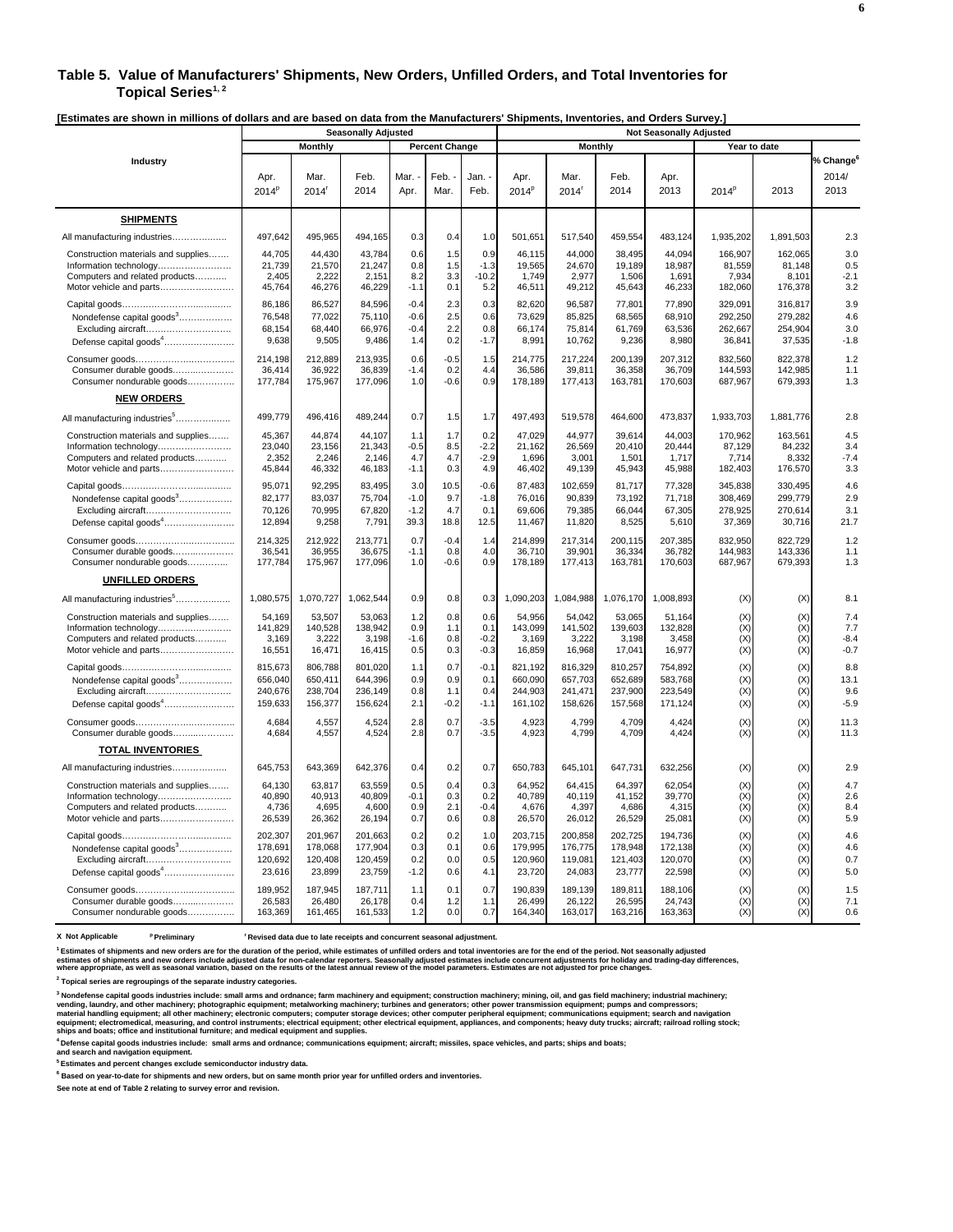**7**

| IEstimates are shown in millions of dollars and are based on data from the Manufacturers' Shipments. Inventories, and Orders Survey,] |  |
|---------------------------------------------------------------------------------------------------------------------------------------|--|
|                                                                                                                                       |  |

|                                                                        | <b>Seasonally Adjusted</b> |                  |                  |                  |                       |                  |                           | <b>Not Seasonally Adjusted</b> |                  |                  |                       |  |  |  |
|------------------------------------------------------------------------|----------------------------|------------------|------------------|------------------|-----------------------|------------------|---------------------------|--------------------------------|------------------|------------------|-----------------------|--|--|--|
|                                                                        |                            | <b>Monthly</b>   |                  |                  | <b>Percent Change</b> |                  |                           | <b>Monthly</b>                 |                  |                  | % Change              |  |  |  |
| Industry                                                               | Apr.<br>$2014^p$           | Mar.<br>2014     | Feb.<br>2014     | Mar. -<br>Apr.   | Feb. -<br>Mar.        | Jan. -<br>Feb.   | Apr.<br>2014 <sup>p</sup> | Mar.<br>$2014$ <sup>r</sup>    | Feb.<br>2014     | Apr.<br>2013     | Apr.<br>2014/<br>2013 |  |  |  |
| <b>MATERIALS AND SUPPLIES</b>                                          |                            |                  |                  |                  |                       |                  |                           |                                |                  |                  |                       |  |  |  |
|                                                                        | 209,273                    | 208,182          | 208,649          | 0.5              | $-0.2$                | 0.8              | 209,831                   | 208,209                        | 210,313          | 202,734          | 3.5                   |  |  |  |
|                                                                        | 128,280                    | 128,063          | 127,964          | 0.2              | 0.1                   | 1.0              | 128,047                   | 127,076                        | 128,594          | 123,201          | 3.9                   |  |  |  |
|                                                                        | 3,984                      | 3,931            | 3,935            | 1.3              | -0.1                  | 0.0              | 3,734                     | 3,879                          | 4,071            | 3,496            | 6.8                   |  |  |  |
| Nonmetallic mineral products                                           | 4,501<br>13,766            | 4,464<br>13,728  | 4,452<br>13,922  | 0.8<br>0.3       | 0.3<br>$-1.4$         | 0.5<br>$-0.4$    | 4,531<br>13,580           | 4,483<br>13,483                | 4,493<br>13,773  | 4,356<br>13,838  | 4.0<br>$-1.9$         |  |  |  |
| Fabricated metal products                                              | 17,750                     | 17,774           | 17,918           | $-0.1$           | $-0.8$                | 1.7              | 17,777                    | 17,617                         | 17,836           | 17,088           | 4.0                   |  |  |  |
|                                                                        | 24,882<br>19,003           | 24,938           | 25,022           | $-0.2$<br>$-0.8$ | $-0.3$                | 1.9<br>0.9       | 24,982<br>19,037          | 24,722                         | 25,013           | 24,976           | 0.0<br>5.1            |  |  |  |
| Computers and electronic products<br>Electrical equipment, appliances, |                            | 19,155           | 18,823           |                  | 1.8                   |                  |                           | 18,862                         | 18,744           | 18,113           |                       |  |  |  |
| and components                                                         | 6,777                      | 6,777            | 6,873            | 0.0              | $-1.4$                | $-1.0$           | 6,809                     | 6,727                          | 6,922            | 7,122            | $-4.4$                |  |  |  |
| Transportation equipment<br>Furniture and related products             | 27,431<br>2,963            | 27,143<br>2,905  | 26,911<br>2,897  | 1.1<br>2.0       | 0.9<br>0.3            | 1.8<br>$-1.4$    | 27,421<br>2,965           | 27,208<br>2,871                | 27,632<br>2,880  | 24,153<br>2,790  | 13.5<br>6.3           |  |  |  |
| Miscellaneous products                                                 | 7,223                      | 7,248            | 7,211            | $-0.3$           | 0.5                   | 0.3              | 7,211                     | 7,224                          | 7,230            | 7,269            | $-0.8$                |  |  |  |
| Nondurable goods industries                                            | 80,993                     | 80,119           | 80,685           | 1.1              | $-0.7$                | 0.4              | 81,784                    | 81,133                         | 81,719           | 79,533           | 2.8                   |  |  |  |
| Beverage and tobacco products                                          | 16,546<br>5,261            | 16,453<br>5,287  | 16,438<br>5,302  | 0.6<br>$-0.5$    | 0.1<br>$-0.3$         | 0.9<br>0.6       | 16,217<br>5,373           | 16,173<br>5,403                | 16,483<br>5,492  | 16,192<br>5,324  | 0.2<br>0.9            |  |  |  |
|                                                                        | 1,229                      | 1,245            | 1,243            | $-1.3$           | 0.2                   | $-0.1$           | 1,244                     | 1,248                          | 1,242            | 1,198            | 3.8                   |  |  |  |
|                                                                        | 1,299<br>841               | 1,292<br>820     | 1,302<br>794     | 0.5<br>2.6       | $-0.8$<br>3.3         | 1.2<br>3.0       | 1,309<br>832              | 1,285<br>812                   | 1,298<br>785     | 1,187<br>688     | 10.3<br>20.9          |  |  |  |
| Leather and allied products                                            | 301                        | 313              | 315              | $-3.8$           | $-0.6$                | 0.3              | 299                       | 305                            | 311              | 321              | $-6.9$                |  |  |  |
|                                                                        | 6,904<br>2,716             | 6,971<br>2,488   | 6,913<br>2,463   | $-1.0$<br>9.2    | 0.8<br>1.0            | 1.1<br>0.2       | 6,939<br>2,719            | 7,025<br>2,497                 | 6,951<br>2,447   | 6,847<br>2,521   | 1.3<br>7.9            |  |  |  |
| Petroleum and coal products                                            | 12,951                     | 12,180           | 12,812           | 6.3              | $-4.9$                | $-1.0$           | 13,471                    | 12,905                         | 13,225           | 12,769           | 5.5                   |  |  |  |
| Chemical products<br>Plastics and rubber products                      | 23,958<br>8,987            | 23,972<br>9,098  | 23,826<br>9,277  | $-0.1$<br>$-1.2$ | 0.6<br>$-1.9$         | 0.5<br>0.6       | 24,166<br>9,215           | 24,152<br>9,328                | 24,083<br>9,402  | 23,390<br>9,096  | 3.3<br>1.3            |  |  |  |
|                                                                        |                            |                  |                  |                  |                       |                  |                           |                                |                  |                  |                       |  |  |  |
| <b>WORK IN PROCESS</b>                                                 |                            |                  |                  |                  |                       |                  |                           |                                |                  |                  |                       |  |  |  |
| All manufacturing industries                                           | 209.094                    | 208,317          | 207,459          | 0.4              | 0.4                   | 1.2              | 211,855                   | 209,386                        | 209,328          | 203,694          | 4.0                   |  |  |  |
|                                                                        | 156.885<br>1,973           | 156.685<br>1,952 | 156,437<br>1,938 | 0.1<br>1.1       | 0.2<br>0.7            | 0.8<br>1.3       | 158.460<br>2,007          | 155.940<br>1,978               | 156,863<br>1,956 | 151,727<br>1,788 | 4.4<br>12.2           |  |  |  |
| Nonmetallic mineral products                                           | 1,374                      | 1,390            | 1,374            | $-1.2$           | 1.2                   | $-1.1$           | 1,418                     | 1,435                          | 1,415            | 1,324            | 7.1                   |  |  |  |
| Fabricated metal products                                              | 10,636<br>13,594           | 10,452<br>13,654 | 10,668<br>13,450 | 1.8<br>$-0.4$    | $-2.0$<br>1.5         | 1.1<br>0.5       | 10,793<br>13,593          | 10,416<br>13,534               | 10,796<br>13,414 | 10,670<br>13,443 | 1.2<br>1.1            |  |  |  |
|                                                                        | 18,952                     | 18,799           | 18,948           | 0.8              | $-0.8$                | 0.2              | 19,067                    | 18,620                         | 19,191           | 18,920           | 0.8                   |  |  |  |
| Computers and electronic products                                      | 15,916                     | 16,061           | 16,331           | $-0.9$           | $-1.7$                | 0.5              | 16,061                    | 15,918                         | 16,368           | 16,185           | $-0.8$                |  |  |  |
| Electrical equipment, appliances,<br>and components                    | 3,672                      | 3,684            | 3,695            | $-0.3$           | $-0.3$                | $-0.5$           | 3,736                     | 3,670                          | 3,714            | 3,823            | $-2.3$                |  |  |  |
| Transportation equipment                                               | 85,959                     | 85,888           | 85,233           | 0.1              | 0.8                   | 1.1              | 86,982                    | 85,617                         | 85,191           | 81,130           | 7.2                   |  |  |  |
| Furniture and related products<br>Miscellaneous products               | 982<br>3,827               | 982<br>3,823     | 978<br>3,822     | 0.0<br>0.1       | 0.4<br>0.0            | 2.4<br>$-0.7$    | 982<br>3,821              | 971<br>3,781                   | 973<br>3,845     | 1,001<br>3,443   | $-1.9$<br>11.0        |  |  |  |
| Nondurable goods industries                                            | 52,209                     | 51,632           | 51,022           | 1.1              | 1.2                   | 2.5              | 53,395                    | 53,446                         | 52,465           | 51,967           | 2.7                   |  |  |  |
|                                                                        | 4,732                      | 4,775            | 4,460            | $-0.9$           | 7.1                   | 0.4              | 4,444                     | 4,687                          | 4,547            | 4,453            | $-0.2$                |  |  |  |
| Beverage and tobacco products                                          | 7,188<br>770               | 7,196<br>762     | 7,163<br>759     | $-0.1$<br>1.0    | 0.5<br>0.4            | $-0.5$<br>$-0.3$ | 7,173<br>774              | 7,363<br>756                   | 7,465<br>752     | 6,755<br>759     | 6.2<br>2.0            |  |  |  |
|                                                                        | 440                        | 436              | 427              | 0.9              | 2.1                   | $-1.4$           | 448                       | 440                            | 430              | 441              | 1.6                   |  |  |  |
| Leather and allied products                                            | 370<br>101                 | 363<br>99        | 357<br>94        | 1.9<br>2.0       | 1.7<br>5.3            | 0.8<br>-4.1      | 361<br>100                | 334<br>99                      | 341<br>96        | 311<br>101       | 16.1<br>$-1.0$        |  |  |  |
|                                                                        | 1,398                      | 1,410            | 1,403            | $-0.9$           | 0.5                   | 0.1              | 1,397                     | 1,402                          | 1,403            | 1,391            | 0.4                   |  |  |  |
| Petroleum and coal products                                            | 1,234<br>14,742            | 1,233<br>14,016  | 1,257<br>14,158  | 0.1<br>5.2       | $-1.9$<br>$-1.0$      | 1.1<br>3.8       | 1,255<br>15,575           | 1,226<br>15,043                | 1,262<br>14,766  | 1,280<br>14,154  | $-2.0$<br>10.0        |  |  |  |
| Chemical products                                                      | 18,576                     | 18,634           | 18,230           | $-0.3$           | 2.2                   | 3.9              | 19,165                    | 19,330                         | 18,654           | 19,705           | $-2.7$                |  |  |  |
| Plastics and rubber products                                           | 2,658                      | 2,708            | 2,71             | -1.8             | -0.2                  | 1.8              | 2,703                     | 2,766                          | 2,749            | 2,61             | 3.3                   |  |  |  |
| <b>FINISHED GOODS</b>                                                  |                            |                  |                  |                  |                       |                  |                           |                                |                  |                  |                       |  |  |  |
| All manufacturing industries                                           | 227,386                    | 226,870          | 226,268          | 0.2              | 0.3                   | 0.1              | 229.097                   | 227,506                        | 228,090          | 225,828          | 1.4                   |  |  |  |
|                                                                        | 108,502                    | 108,242          | 107,773          | 0.2              | 0.4                   | 0.5              | 109.707                   | 108,658                        | 109,240          | 104,769          | 4.7                   |  |  |  |
| Nonmetallic mineral products                                           | 4,650<br>6,157             | 4,641<br>6,139   | 4,603<br>5,981   | 0.2<br>0.3       | 0.8<br>2.6            | 1.4<br>$-2.3$    | 4,787<br>6,367            | 4,918<br>6,364                 | 4,798<br>6,177   | 4,334<br>6,015   | 10.5<br>5.9           |  |  |  |
|                                                                        | 11,365                     | 11,440           | 11,126           | $-0.7$           | 2.8                   | 1.5              | 11,692                    | 11,815                         | 11,288           | 10,904           | 7.2                   |  |  |  |
| Fabricated metal products                                              | 17,596<br>22,190           | 17,429<br>22,106 | 17,348<br>22,130 | 1.0<br>0.4       | 0.5<br>$-0.1$         | $-0.4$<br>$-0.5$ | 17,969<br>22,520          | 17,729<br>22,294               | 17,574<br>22,734 | 17,072<br>22,990 | 5.3<br>$-2.0$         |  |  |  |
| Computers and electronic products                                      | 12,715                     | 12,706           | 12,667           | 0.1              | 0.3                   | 0.0              | 12,441                    | 12,253                         | 12,830           | 11,719           | 6.2                   |  |  |  |
| Electrical equipment, appliances,<br>and components                    | 6,090                      | 6,114            | 6,133            | $-0.4$           | $-0.3$                | 0.4              | 6,179                     | 6,130                          | 6,205            | 5,952            | 3.8                   |  |  |  |
| Transportation equipment                                               | 12,784                     | 12,754           | 12,979           | 0.2              | $-1.7$                | 3.9              | 12,890                    | 12,574                         | 12,898           | 11,579           | 11.3                  |  |  |  |
| Furniture and related products<br>Miscellaneous products               | 2,225<br>12,730            | 2,237<br>12,676  | 2,212<br>12,594  | $-0.5$<br>0.4    | 1.1<br>0.7            | 2.4<br>0.6       | 2,176<br>12,686           | 2,103<br>12,478                | 2,156<br>12,580  | 2,162<br>12,042  | 0.6<br>5.3            |  |  |  |
| Nondurable goods industries                                            | 118,884                    | 118,628          | 118,495          | 0.2              | 0.1                   | $-0.2$           | 119,390                   | 118,848                        | 118,850          | 121,059          | $-1.4$                |  |  |  |
|                                                                        | 25,719                     | 25,607           | 25,582           | 0.4              | 0.1                   | $-0.1$           | 25,145                    | 24,916                         | 25,146           | 25,850           | $-2.7$                |  |  |  |
| Beverage and tobacco products                                          | 8,217<br>1,452             | 8,053<br>1,448   | 8,102<br>1,428   | 2.0<br>0.3       | $-0.6$<br>1.4         | 0.0<br>$-0.1$    | 8,302<br>1,462            | 7,988<br>1,441                 | 7,988<br>1,432   | 8,014<br>1,380   | 3.6<br>5.9            |  |  |  |
|                                                                        | 1,413                      | 1,418            | 1,417            | $-0.4$           | 0.1                   | 0.1              | 1,426                     | 1,420                          | 1,421            | 1,445            | $-1.3$                |  |  |  |
|                                                                        | 1,380                      | 1,339            | 1,301            | 3.1              | 2.9                   | 2.2              | 1,288                     | 1,261                          | 1,286            | 1,029            | 25.2                  |  |  |  |
| Leather and allied products                                            | 654<br>6,115               | 635<br>6,157     | 631<br>6,186     | 3.0<br>$-0.7$    | 0.6<br>$-0.5$         | 1.3<br>$-0.4$    | 633<br>6,174              | 607<br>6,225                   | 623<br>6,242     | 629<br>6,354     | 0.6<br>$-2.8$         |  |  |  |
|                                                                        | 1,961                      | 2,078            | 1,867            | $-5.6$           | 11.3                  | $-0.2$           | 2,030                     | 2,036                          | 1,793            | 1,765            | 15.0                  |  |  |  |
| Petroleum and coal products<br>Chemical products                       | 21,374<br>39,756           | 21,214<br>39,846 | 21,129<br>40,006 | 0.8<br>$-0.2$    | 0.4<br>$-0.4$         | $-1.2$<br>0.2    | 21,516<br>40,343          | 21,472<br>40,285               | 21,323<br>40,533 | 22,075<br>41,503 | $-2.5$<br>$-2.8$      |  |  |  |
| Plastics and rubber products                                           | 10,843                     | 10,833           | 10,846           | 0.1              | $-0.1$                | $-0.3$           | 11,071                    | 11,197                         | 11,063           | 11,015           | 0.5                   |  |  |  |

<sup>p</sup> Preliminary <sup>r</sup> Revised data due to late receipts and concurrent seasonal adjustment.

<sup>1</sup> Estimates of shipments and new orders are for the duration of the period, while estimates of unfilled orders and total inventories are for the end of the period. Not seasonally adjusted

estimates of shipments and new orders include adjusted data for non-calendar reporters. Seasonally adjusted estimates include concurrent adjustments for holiday and trading-day differences,<br>where appropriate, as well as se

**See note at end of Table 2 relating to survey error and revisions.**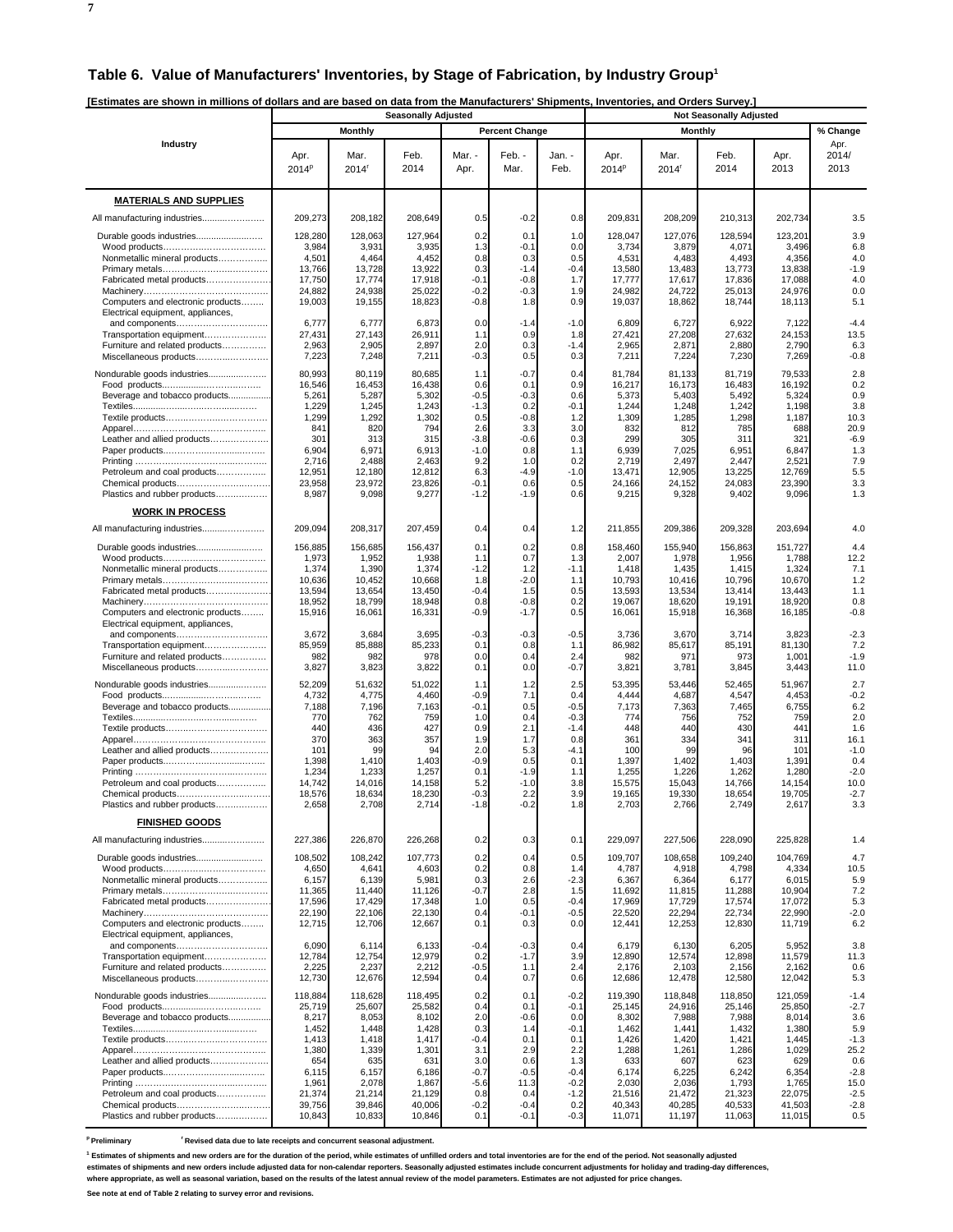#### **Table 7. Ratios of Manufacturers' Inventories to Shipments and Unfilled Orders to Shipments, by Industry Group <sup>1</sup>**

|                                                                                                                                                                                                                |                                                                                                      | <b>Inventory/Shipments ratio</b>                                                                     |                                                                                                      |                                                                                                      |                                                                                         | Unfilled Orders/Shipments ratio <sup>2</sup>                                            |                                                                                         |                                                                                         |
|----------------------------------------------------------------------------------------------------------------------------------------------------------------------------------------------------------------|------------------------------------------------------------------------------------------------------|------------------------------------------------------------------------------------------------------|------------------------------------------------------------------------------------------------------|------------------------------------------------------------------------------------------------------|-----------------------------------------------------------------------------------------|-----------------------------------------------------------------------------------------|-----------------------------------------------------------------------------------------|-----------------------------------------------------------------------------------------|
| Industry                                                                                                                                                                                                       | Apr<br>2014 <sup>p</sup>                                                                             | Mar<br>$2014$ <sup>r</sup>                                                                           | Feb<br>2014                                                                                          | Jan<br>2014                                                                                          | Apr<br>$2014^p$                                                                         | Mar<br>$2014$ <sup>r</sup>                                                              | Feb<br>2014                                                                             | Jan.<br>2014                                                                            |
| All manufacturing industries <sup>3</sup>                                                                                                                                                                      | 1.30                                                                                                 | 1.30                                                                                                 | 1.30                                                                                                 | 1.30                                                                                                 | (X)                                                                                     | (X)                                                                                     | (X)                                                                                     | (X)                                                                                     |
| Nonmetallic mineral products<br>Fabricated metal products<br>Computers and electronic products <sup>3</sup><br>Electrical equipment, appliances,<br>Transportation equipment<br>Furniture and related products | 1.66<br>1.31<br>1.34<br>1.35<br>1.66<br>1.84<br>1.64<br>1.62<br>1.81<br>1.08                         | 1.65<br>1.37<br>1.36<br>1.36<br>1.65<br>1.82<br>1.66<br>1.60<br>1.79<br>1.08                         | 1.67<br>1.41<br>1.35<br>1.38<br>1.66<br>1.88<br>1.68<br>1.64<br>1.80<br>1.08                         | 1.68<br>1.39<br>1.38<br>1.37<br>1.67<br>1.91<br>1.65<br>1.64<br>1.81<br>1.08                         | 6.48<br>(X)<br>(X)<br>1.41<br>2.98<br>3.44<br>7.55<br>2.61<br>15.06<br>1.32             | 6.42<br>(X)<br>(X)<br>1.42<br>2.96<br>3.40<br>7.52<br>2.51<br>14.87<br>1.33             | 6.47<br>(X)<br>(X)<br>1.42<br>2.99<br>3.46<br>7.53<br>2.53<br>14.98<br>1.32             | 6.50<br>(X)<br>(X)<br>1.42<br>3.06<br>3.52<br>7.48<br>2.51<br>15.00<br>1.33             |
| Beverage and tobacco products<br>Leather and allied products<br>Petroleum and coal products<br>Plastics and rubber products                                                                                    | 1.65<br>0.97<br>0.71<br>1.71<br>1.28<br>1.56<br>2.26<br>2.12<br>0.99<br>0.91<br>0.68<br>1.31<br>1.18 | 1.64<br>0.97<br>0.71<br>1.74<br>1.28<br>1.55<br>2.20<br>2.14<br>1.01<br>0.90<br>0.66<br>1.32<br>1.19 | 1.65<br>0.96<br>0.71<br>1.79<br>1.29<br>1.54<br>2.15<br>2.15<br>1.01<br>0.88<br>0.66<br>1.30<br>1.20 | 1.65<br>0.97<br>0.72<br>1.77<br>1.32<br>1.58<br>2.14<br>2.10<br>1.01<br>0.87<br>0.66<br>1.28<br>1.22 | (X)<br>(X)<br>(X)<br>(X)<br>(X)<br>(X)<br>(X)<br>(X)<br>(X)<br>(X)<br>(X)<br>(X)<br>(X) | (X)<br>(X)<br>(X)<br>(X)<br>(X)<br>(X)<br>(X)<br>(X)<br>(X)<br>(X)<br>(X)<br>(X)<br>(X) | (X)<br>(X)<br>(X)<br>(X)<br>(X)<br>(X)<br>(X)<br>(X)<br>(X)<br>(X)<br>(X)<br>(X)<br>(X) | (X)<br>(X)<br>(X)<br>(X)<br>(X)<br>(X)<br>(X)<br>(X)<br>(X)<br>(X)<br>(X)<br>(X)<br>(X) |

**[Based on Seasonally Adjusted data from the Manufacturers' Shipments, Inventories, and Orders Survey.]** 

**X Not Applicable <sup>p</sup>** <sup>r</sup> Revised data due to late receipts and concurrent seasonal adjustment.

<sup>2</sup> Excludes the following industries with no unfilled orders: Wood products; nonmetallic mineral products;<br>medical equipment and supplies; office supplies; other miscellaneous manufacturing; cutlery and handtools;<br>farm an

**3 Unfilled orders to shipments ratio excludes semiconductor manufacturing.**

#### **Table 8. Revisions to Previously Published Monthly Percent Changes 1**

|                                   |                  | Shipments                           | New Orders       |                                  |                  | <b>Unfilled Orders</b>           | Inventories      |                                  |  |
|-----------------------------------|------------------|-------------------------------------|------------------|----------------------------------|------------------|----------------------------------|------------------|----------------------------------|--|
| Industry                          | Apr <sup>2</sup> | Apr <sup>3</sup><br>$2013 -$<br>Mar | Apr <sup>2</sup> | Apr <sup>3</sup><br>2013-<br>Mar | Apr <sup>2</sup> | Apr <sup>3</sup><br>2013-<br>Mar | Apr <sup>2</sup> | Apr <sup>3</sup><br>2013-<br>Mar |  |
|                                   | 2014             | 2014                                | 2014             | 2014                             | 2014             | 2014                             | 2014             | 2014                             |  |
| All manufacturing industries      | (X)              | 0.1                                 | (X)              | 0.4                              | (X)              | 0.1                              | (X)              | 0.1                              |  |
| Durable goods industries          | 0.1              | 0.2                                 | $-0.2$           | 0.7                              | $-0.1$           | 0.1                              | 0.1              | 0.1                              |  |
|                                   | (X)              | 0.7                                 | (X)              | (NA)                             | (X)              | (NA)                             | (X)              | 0.4                              |  |
| Nonmetallic mineral products      | (X)              | 0.5                                 | (X)              | (NA)                             | (X)              | (NA)                             | (X)              | 0.3                              |  |
|                                   | 0.7              | 0.4                                 | 0.6              | 0.6                              | $-0.1$           | 0.5                              | 0.5              | 0.3                              |  |
| Fabricated metal products         | 0.1              | 0.3                                 | 0.1              | 1.4                              | 0.2              | 0.3                              | 0.0              | 0.1                              |  |
|                                   | 0.2              | 0.5                                 | 0.1              | 0.8                              | 0.0              | 0.2                              | 0.2              | 0.2                              |  |
| Computers and electronic products | $-0.2$           | 0.6                                 | $-0.2$           | 1.3                              | 0.0              | 0.2                              | 0.0              | 0.2                              |  |
| Electrical equipment, appliances, |                  |                                     |                  |                                  |                  |                                  |                  |                                  |  |
| and components                    | 0.0              | 0.8                                 | 0.2              | 1.2                              | 0.1              | 0.5                              | $-0.1$           | 0.9                              |  |
| Transportation equipment          | 0.2              | 0.4                                 | $-0.9$           | 1.3                              | $-0.1$           | 0.1                              | 0.0              | 0.1                              |  |
| Furniture and related products    | (X)              | 0.4                                 | (X)              | 0.5                              | (X)              | 0.5                              | (X)              | 0.2                              |  |
| Miscellaneous products            | (X)              | 0.5                                 | (X)              | 0.5                              | (X)              | 0.3                              | (X)              | 0.2                              |  |
| Nondurable goods industries       | (X)              | 0.2                                 | (X)              | (NA)                             | (X)              | (NA)                             | (X)              | 0.1                              |  |
|                                   | (X)              | 0.2                                 | (X)              | (NA)                             | (X)              | (NA)                             | (X)              | 0.2                              |  |
| Beverage and tobacco products     | (X)              | 0.6                                 | (X)              | (NA)                             | (X)              | (NA)                             | (X)              | 0.2                              |  |
|                                   | (X)              | 0.5                                 | (X)              | (NA)                             | (X)              | (NA)                             | (X)              | 0.3                              |  |
|                                   | (X)              | 0.7                                 | (X)              | (NA)                             | (X)              | (NA)                             | (X)              | 0.3                              |  |
|                                   | (X)              | 0.7                                 | (X)              | (NA)                             | (X)              | (NA)                             | (X)              | 0.5                              |  |
| Leather and allied products       | (X)              | 0.6                                 | (X)              | (NA)                             | (X)              | (NA)                             | (X)              | 0.5                              |  |
|                                   | (X)              | 0.1                                 | (X)              | (NA)                             | (X)              | (NA)                             | (X)              | 0.2                              |  |
|                                   | (X)              | 0.6                                 | (X)              | (NA)                             | (X)              | (NA)                             | (X)              | 0.5                              |  |
| Petroleum and coal products       | (X)              | 0.6                                 | (X)              | (NA)                             | (X)              | (NA)                             | (X)              | 0.5                              |  |
| Chemical products                 | (X)              | 0.3                                 | (X)              | (NA)                             | (X)              | (NA)                             | (X)              | 0.2                              |  |
| Plastics and rubber products      | (X)              | 0.4                                 | (X)              | (NA)                             | (X)              | (NA)                             | (X)              | 0.3                              |  |

#### **X Not Applicable NA Not Available**

<sup>1</sup> Estimates of shipments and new orders are for the duration of the period, while estimates of unfilled orders and total inventories<br>are for the end of the period. Not seasonally adjusted estimates of shipments and new o

**2 The current month revisions are the difference between the advance percent change and the percent change as shown in this publication.**

<sup>3</sup> The twelve month revisions are the differences between the month-to-month percent changes of the preliminary and<br>final estimates. The monthly averages are the simple averages of the absolute values of the differences f